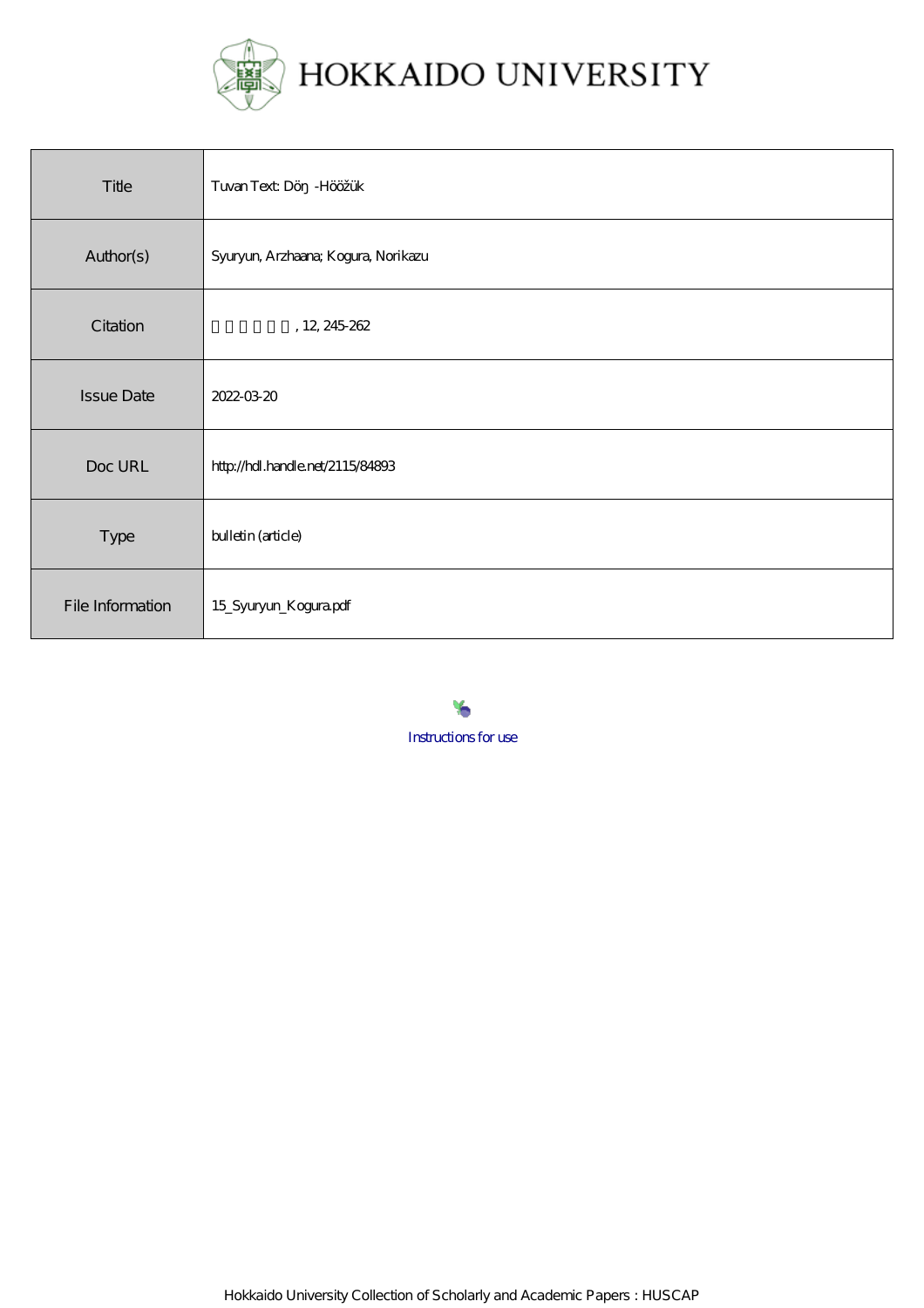[Materials and Research Notes]

# Tuvan Text: *Döŋ-Hööžük*<sup>1</sup>

## Arzhaana SYURYUN (ILS RAS, Saint-Petersburg, ILCAA, Tokyo University of Foreign Studies) Norikazu KOGURA (ILCAA, Tokyo University of Foreign Studies)

Keywords: Tuvan (Turkic, South Siberian), text, fairy tale

### **1. Introduction**

The present paper provides a text of the fairy tale *Döŋ-Hööžük*, a famous Tuvan classic tale about a smart boy and a witch. Tuvan (Tyvan) is the Sayan Turkic language of the South-Siberian sub-branch of North-Eastern branch of Turkic languages (Johanson 1998) spoken in the Republic of Tyva, various parts of Russia, North-Western Mongolia and Xinjiang Uyghur Autonomous Region of China. According to the recent classification, spoken Tuvan is divided into central (Dzun-Khemchik, Erzin–Tes-Khem, Ulug-Khem, Ovur, Tangdy), western (Bay-Tayga–Barun-Khemchik, Mongun-Tayga, Kara-Khol), Tere-Khol, Todzhan and Tsagaan-Nuur dialects, and the Altay dialect with the Khovd, Tsengel and Chinese sub-dialects (Bavuu-Syuryun 2018).

### **2. About the text**

The text presented here was recorded from Aleksandr Syuryun by Nadezhda Syuryun and sent to the authors via the internet. Aleksandr Syuryun was born in 1957 in Bay-Tayga district; he is a speaker of the western dialect of Tuvan. The text was recorded to a smartphone on the 25th of January, 2021, in the village of Sukpak, Republic of Tyva, and the recording duration was approximately seven minutes. The authors transcribed, annotated and translated the recorded data using ELAN (https://archive.mpi.nl/tla/elan). The words in the text were transcribed according to the speaker's pronunciation.

#### **3. Abbreviations and some grammatical notes**

The followings are the list of abbreviations present in the text.

<sup>&</sup>lt;sup>1</sup> The present paper is an outcome of the following projects: "A new collaborative approach with Russia to the documentation and studies on Altaic languages" by JSPS Invitational Fellowships for Research in Japan (Longterm) and "The study of egophoricity in the languages of Central Eurasia: focusing on Tuvan and Sibe" by ILCAA Joint Research Project.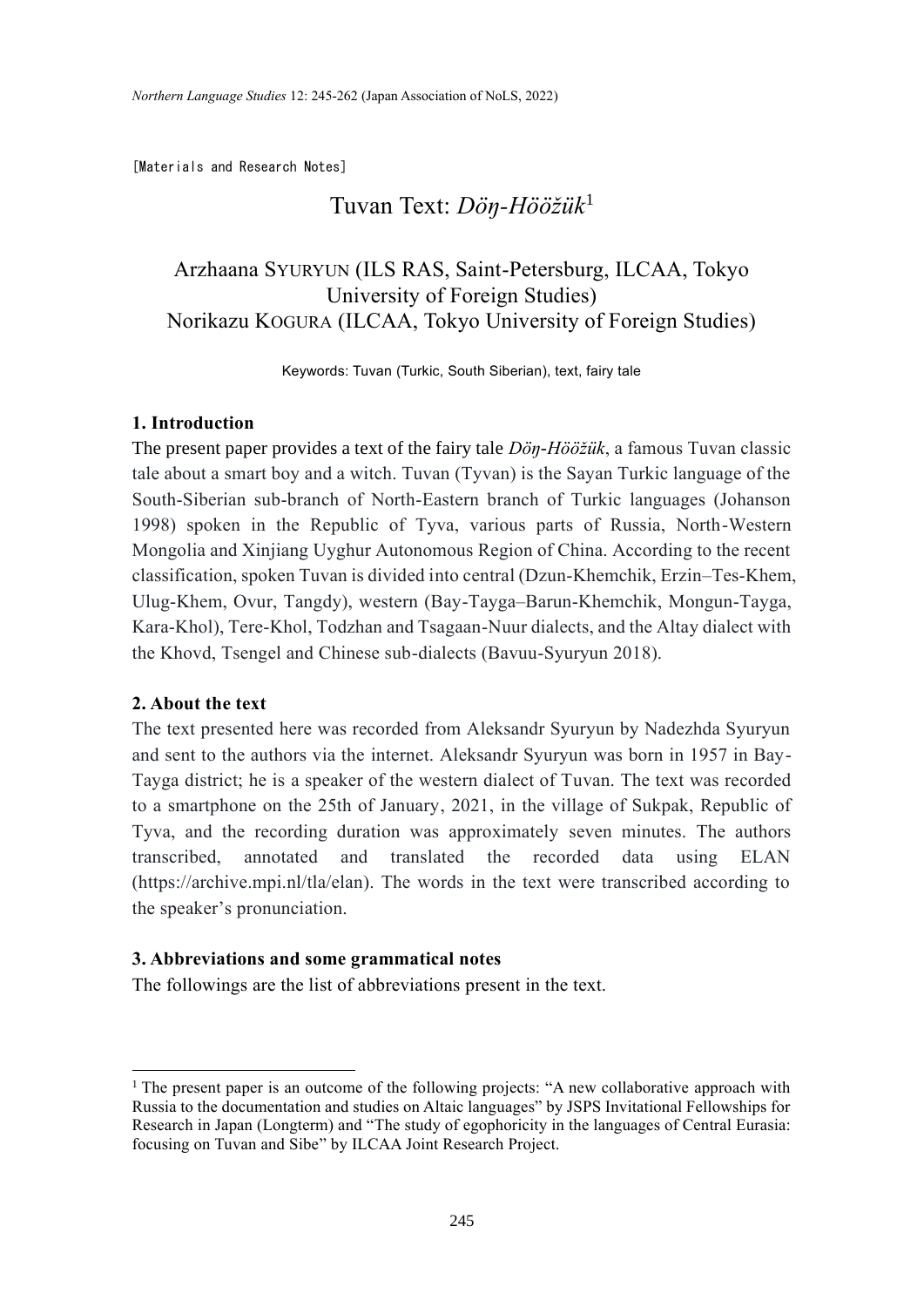| 1               | first person  | <b>LIMIT</b>  | Limitative   |
|-----------------|---------------|---------------|--------------|
| 2               | second person | LOC           | Locative     |
| 3               | third person  | <b>NEG</b>    | Negative     |
| ABL             | Ablative      | <b>NPST</b>   | Non-past     |
| <b>ACC</b>      | Accusative    | <b>NPROP</b>  | Proper noun  |
| <b>ACTOR</b>    | Actor         | <b>ONOMAT</b> | Onomatopoeia |
| <b>ADV</b>      | Adverbializer | OPT           | Optative     |
| ADJ             | Adjective     | PL            | Plural       |
| ALL             | Allative      | <b>POSS</b>   | Possessive   |
| <b>CAUS</b>     | Causative     | PRF           | Perfective   |
| <b>COND</b>     | Conditional   | <b>PROP</b>   | Proprietive  |
| <b>CV</b>       | Converb       | <b>PST</b>    | Past         |
| CV <sub>1</sub> | Simultaneous  | <b>PTCL</b>   | Particle     |
| CV2             | Perfective    | <b>PTCP</b>   | Participle   |
| CV <sub>3</sub> | Sequential    | Q             | Question     |
| <b>DAT</b>      | Dative        | <b>RECP</b>   | Reciprocal   |
| <b>DUAL</b>     | Dual          | <b>REFL</b>   | Reflexive    |
| <b>GEN</b>      | Genitive      | SG            | Singular     |
| IMP             | Imperative    | <b>VBLZ</b>   | Verbalizer   |
| <b>INTJ</b>     | Interjection  |               |              |

Nouns take case suffixes*-nÏŋ* (genitive) with twelve allomorphs for voiced and unvoiced consonants, rounded and unrounded vowels; -*GA* (dative) with four allomorphs *-ga//-ge//-ka//-ke,* in intervocalic position -*g-* drops, resulting in lengthening the vowels; *-nÏ* (accusative) twelve allomorphs for voiced and unvoiced consonants, rounded and unrounded vowels, and the stems ending with -*l*; -*DA* (locative) with four allomorphs *-da//-de//-ta//-te*; -*DAn* (ablative) with four allomorphs -*dan//-den//-tan//-ten*; *-že//-če* (allative). Nouns without case suffixes are treated as being in a nominative case. Nouns also use the number marker *-LAr* (plural), which has eight allomorphs. Nouns can take possessive markers -(*Ï*)*m* for first-person singular, -(*Ï*)*vÏs* – first-person plural, -(*Ï*)*ŋ* – second-person singular, -(*Ï*)*ŋAr* – second-person plural, -(*z*)*Ï* – third-person singular, and -*Ï* – third-person plural; all have corresponding allomorphs for stems ending with consonants, and those with rounded and unrounded vowels.

Verbs take TAM suffixes -*Ar* (non-past), -*DÏ* (recent past), -*GAn* (remote past), *-ÏvÏt, -Ïp(t)-* (perfective). Verbs also take converbial suffixes *-A(j)* (simultaneous), *-p* (perfective), and *-GAš* (sequential). Verbs can be marked with *-za* (conditional) for third person and the complex suffix -*zÏ-Person-zA* for first, second singular, and plural markings.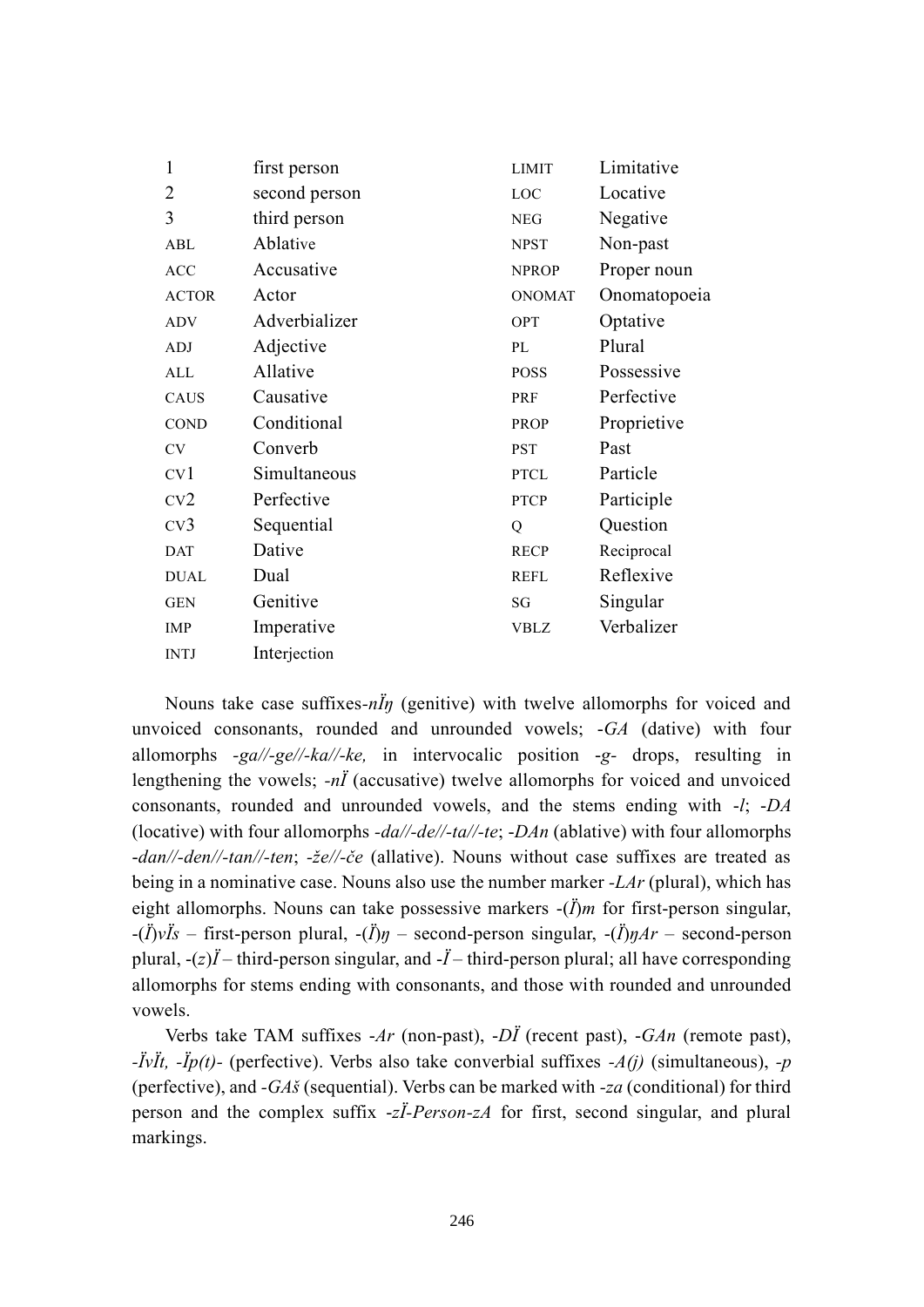## **3. The text**

(1) *Tool Döŋ-Hööžük Tool Döŋ\_Hööžük* fairytale NPROP 'Fairy tale Döŋ-Hööžük.'

(2) *Šïjaan-am, ertenginiŋ ertezinde burungunuŋ murnunda Süt-Höl šalbaa,Sümber-Uula tej turar šagda čüveŋ irgin. šïjaan=am erten-gi-niŋ erte-zi-nde* once.upon.a.time=PTCL tomorrow-ADJ-GEN early-POSS.3-LOC *burun-gu-nuŋ murnu-nda Süt=Höl šalbaa, Sümber\_Uula* long-ADJ-GEN front.POSS.3-LOC milk=lake puddle NPROP *tej tur-ar šag-da čüve-ŋ irgin* hill to.stand-PTCP.NPST period-LOC thing-POSS.2.SG PTCL 'Once upon a time when the lake Süt-Höl was a puddle and the mountain Sümber-Uula was a hill.'

- (3) *Irej-kadaj čurttap čorup tur evespe. irej=kadaj čurt-ta-p čor-up tur evespe* old.man=woman country-VBLZ-CV2 to.go-CV2 to.stand PTCL 'There lived an old man and a woman.'
- (4) *"Ulug ak šarïŋ munup algaš, bïzaalarïŋ munup ekkeer sen be, oglum?ˮ deen. ulug ak šarï-ŋ mun-up al-gaš* big white ox-POSS.2.SG to.ride-CV2 to.take-CV3 *bïzaa-lar-ïŋ mun-up ekke-er sen be* calf-PL-POSS.2.SG to.ride-CV2 to.bring-PTCP.NPST 2SG Q *ogl-um?ˮ- de-en.* son-POSS.1.SG to.say-PTCP.PST 'They said, "Could you saddle your big white ox and bring your calves, son?"'

(5) *Döŋ-Hööžük-daa čüzü boor ulug ak šarïzïn munup algaš, bïzaalarïn dilep čorup-la kaan irgin.*

| Dön Hööžük=daa čü-zü                                     |                                       | bo-or | ulug | ak    |
|----------------------------------------------------------|---------------------------------------|-------|------|-------|
| NPROP=PTCL                                               | what- $Poss.3$ to.be- $PTCP.NPST$ big |       |      | white |
| šari-zin                                                 | mun-up al-gaš, bizaa-lar-in           |       |      |       |
| ox-POSS.3.ACC to.ride-CV2 to.take-CV3 calf-PL-POSS.3.ACC |                                       |       |      |       |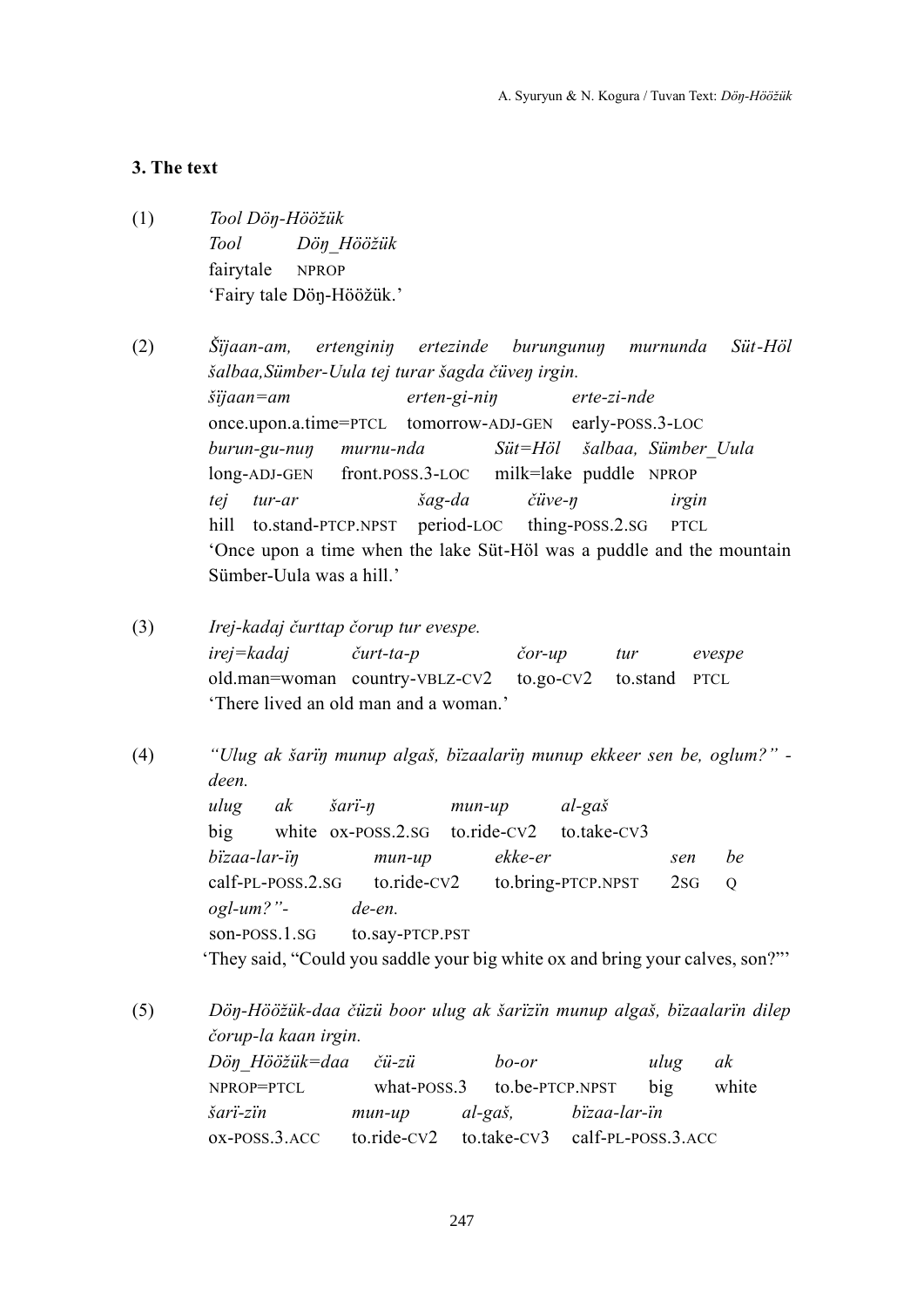*dile-p čor-up=la ka-an irgin.* to.search-CV2 to.go-CV2=PTCL to.put-PTCP.PST PTCL 'Then Döŋ-Hööžük saddled his big white ox and went to search for his calves.'

(6) *Taa kažanga, taa čežege deer dilep kelgen čüve, tïp čadap kaaš, čanïp kelgen. taa kažan-ga, taa čeže-ge* do.not.know when-DAT do.not.know how.many-DAT *deer dile-p kel-gen čüve, tï-p* until to.search-CV2 to.come-PTCP.PST thing to.find-CV2 *čada-p ka-aš, čan-ïp kel-gen.* to.be.not.able-CV2 to.put-CV3 to.go.home-CV2 to.come-PTCP.PST 'No one knows how long he searched, but he could not find them and returned home.'

(7) *Aal-čurtunuŋ turgan čeringe keerge, čügle baglaažï artkan, čüü-daa čok, een bolgan.*

> *aal=čurt-u-nuŋ tur-gan čer-i-nge* camp=country-POSS.3-GEN to.stand-PTCP.PST place-POSS.3-DAT *keer-ge, čügle baglaaž-ï* to.come.PTCP.NPST-DAT only hitching.post-POSS.3 *art-kan, čüü=daa čok, een bol-gan.* to.stay-PTCP.PST what=PTCL no empty to.be-PTCP.PST 'When he arrived at a place where his home used to be, there was nothing, only a hitching post left.'

(8) *Küžür er-daa čüü boor, ulug ak šarïzï-bile baš uglaan čerže ïglapsïktaptojaap čorup-la kaan irgin. küžür er=daa čüü bo-or, ulug ak* poor boy=PTCL what to.be-PTCP.NPST big white *šarï-zï=bile baš ugla-an čer-že* ox-POSS.3=with head to.lead-PTCP.PST place-ALL *ïgla-p=sïkta-p tojaa-p čor-up=la* to.cry.bitterly-CV2 to.wander-CV2 to.go-CV2=PTCL *ka-an irgin.* to.put-PTCP.PST PTCL 'Poor boy, unconsciously guided by his head, he went wandering on his big white ox, crying all the way.'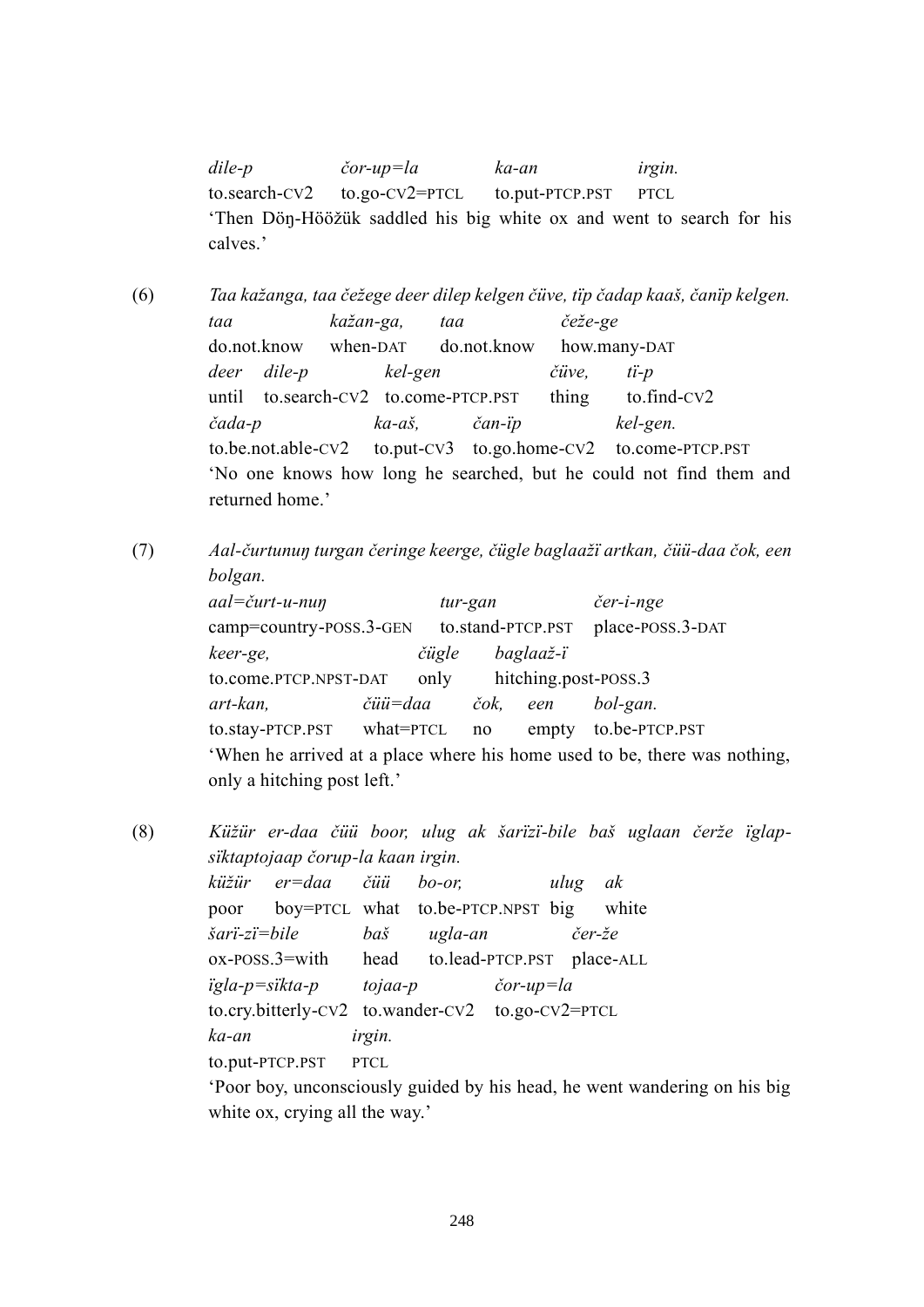- (9) *Bir čerge čorup orarga, kïlamalaj berip, doŋa bergen doš čïtkan, hem. bir čer-ge čor-up or-ar-ga,* one place-DAT to.go-CV2 to.sit-PTCP.NPST-DAT *kïlama-la-j ber-ip, doŋ-a ber-gen* shiny-VBLZ-CV1 to.give-CV2 frozen-CV1 to.give-PTCP.PST *hem čït-kan.* river to.lie-PTCP.PST 'There was a shining frozen river somewhere on his way.'
- 

(10) *Onu kežip bar čïdïrda, ulug ak šarïzïnïŋ čavaa čarïlgaš ölüp kalgan irgin. onu kež-ip bar čïd-ïr-da,* 3.SG.ACC to.cross-CV2 to.go to.lie-PTCP.NPST-LOC *ulug ak šarï-zï-nïŋ čava-a čar-ïl-gaš* big white ox-POSS.3-GEN crotch-POSS.3 to.break-PASS-CV3 *öl-üp kal-gan irgin.* to.die-CV2 to.put-PTCP.PST PTCL 'While he was crossing this shiny frozen river, his big white ox broke its crotch and died.'

(11) *Am kančaar, Döŋ-Hööžük kančaar-daa aajïn tïppajn bodanïp olurgaš, idiinden bolza iji ilig kestiin užulgaš, ulug ak šarïzïnïŋ karaanïŋ čaan ïjaška šišteeš, ot salïp algaštïŋ, onu čiir deeš šištep olurup ap-tïr.*

| am         | kančaar,                |              | Dön Hööžük     |                 |           | kančaar=daa                         |          |                                        |
|------------|-------------------------|--------------|----------------|-----------------|-----------|-------------------------------------|----------|----------------------------------------|
|            | now to.do how           | <b>NPROP</b> |                |                 |           | to.do how=PTCL                      |          |                                        |
| aaj-ïn     |                         | tip-pajn     |                |                 | boda-n-ip |                                     |          | olur-gaš,                              |
|            | order-POSS.3.ACC        |              |                |                 |           | $to$ .find-NEG.CV to.think-REFL-CV2 |          | to.sit-CV3                             |
| idi-i-nden |                         | bol-za       |                | iji             |           | ilig                                |          |                                        |
|            | shoe-POSS.3-ABL         |              | to.be-COND     | two             |           | measure                             |          |                                        |
| kesti-in   |                         |              | užul-gaš,      |                 | ulug      | ak                                  |          |                                        |
|            | knife-POSS.3.ACC        |              |                |                 |           | to.pull out-CV3 big white           |          |                                        |
|            | šarï-zï-nïŋ             |              |                | kara-a-nin čaan |           |                                     | ijaš-ka  |                                        |
|            | ox-POSS.3-GEN           |              |                |                 |           | eye-POSS.3-GEN fat.POSS.3.ACC       | tree-DAT |                                        |
| šište-eš,  |                         | ot           |                | sal-ip          |           | $al-ga\check{s}$ -tin,              |          | $on-u$                                 |
|            | $to.$ prick- $CV3$ fire |              |                |                 |           |                                     |          | to.put-CV2 to.take-CV3-GEN that-POSS.3 |
| či-ir      |                         |              | $dee\check{s}$ | šište-p         |           | olur-up                             |          |                                        |
|            | to.eat-PTCP.NPST        |              |                |                 |           | to.say.cv3 to.prick-cv2 to.sit-cv2  |          |                                        |
| $ap= tir.$ |                         |              |                |                 |           |                                     |          |                                        |
|            | to.take.CV2=PTCL        |              |                |                 |           |                                     |          |                                        |

'No matter how hard he thought, Döŋ-Hööžük did not know what to do and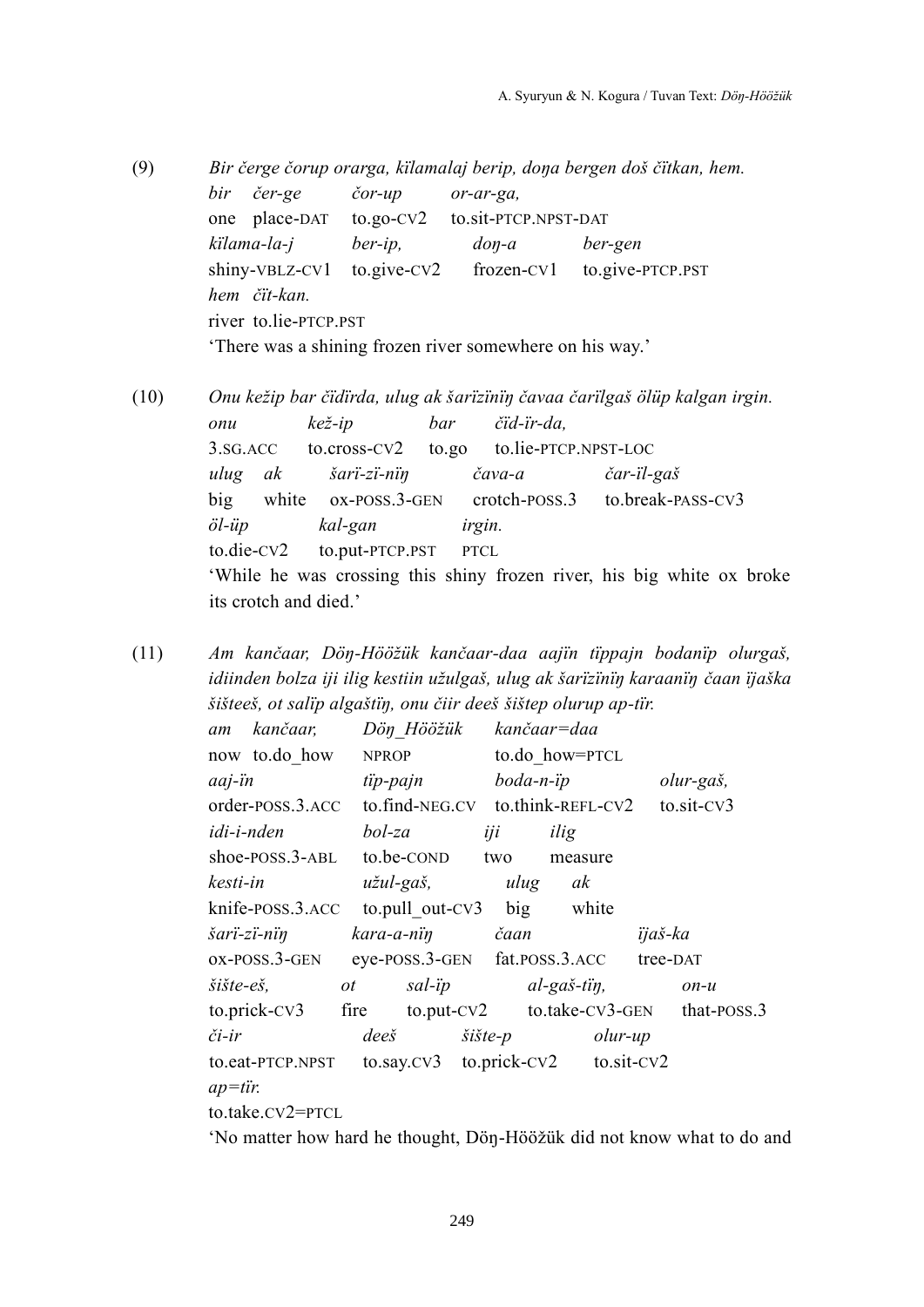pulled out his knife from his shoe, pricked his big white ox's eye on the stick, set the fire and was going to eat it.'

(12) *Ïnčap olurda, bir, bir-le artïnda "Artïŋda čüü čüvel Döŋ-Hööžük?ˮ dep kïjgïrïpkan. ïnča-p olur-da, bir, bir=le artï-nda* to.do.like.that-CV2 to.sit-LOC one one=PTCL back.POSS.3-LOC *"Artï-ŋ-da čüü čüve-l Döŋ\_Hööžük?ˮ* back.POSS.3-POSS.2.SG-LOC what thing-Q NPROP *de-p kïjgïr-ïp-kan.* to.say-CV2 to.call-PRF-PTCP.PST 'While he was sitting like that "What is on your back, Dön-Hööžük?" someone called from his back.' (13) *Döŋ-Hööžük haja körüp keerge čüü-daa čok bolgan.*

*Döŋ\_Hööžük haja kör-üp keer-ge čüü=daa* NPROP back to.see-CV2 to.come.PTCP.NPST-DAT what=PTCL *čok bol-gan.* no to.be-PTCP.PST 'When Döŋ-Hööžük turned back, there was nothing.'

(14) *Oon am šištep algan karaan köörge, baza čok boop tur. oon am šiš-te-p al-gan karaan* then now sharp-VBLZ-CV2 to.take-PTCP.PST eye.POSS.3.ACC *kö-ör-ge, baza čok bo-op tur.* to.see-PTCP.NPST-DAT also no to.be-CV2 to.stand 'And when he looked for the eye he had pricked, it had also disappeared.'

(15) *Ïnčap olurda, baza-la "Artïŋda čüüžel Döŋ-Hööžükˮ deerge, baza katap haja körnüp keerge, čüü-daa čok, am dedir körnüp keerge, ak šarïžï-daa čok, ooŋ murnunda čïlbïga kadaj olurup-tur.*

| inča-p                          | olur-da, | $baza = la$  |           |              |                             |
|---------------------------------|----------|--------------|-----------|--------------|-----------------------------|
| to.do.like.that-CV2 to.sit-LOC  |          |              | also=PTCL |              |                             |
| "Arti-n-da                      |          | čüü-žel      |           |              | Dön Hööžük"                 |
| back.poss.3-poss.2.sG-LOC       |          | what-thing.Q |           | <b>NPROP</b> |                             |
| de-er-ge,                       | baza     | katap        | haja      |              | kör-n-üp                    |
| to.say-PTCP.NPST-DAT also       |          |              |           |              | again rock to.look-REFL-CV2 |
| ke-er-ge,                       | čüü=daa  |              | čok,      | am           | dedir                       |
| to.come-PTCP.NPST-DAT what=PTCL |          |              | no        | now          | back                        |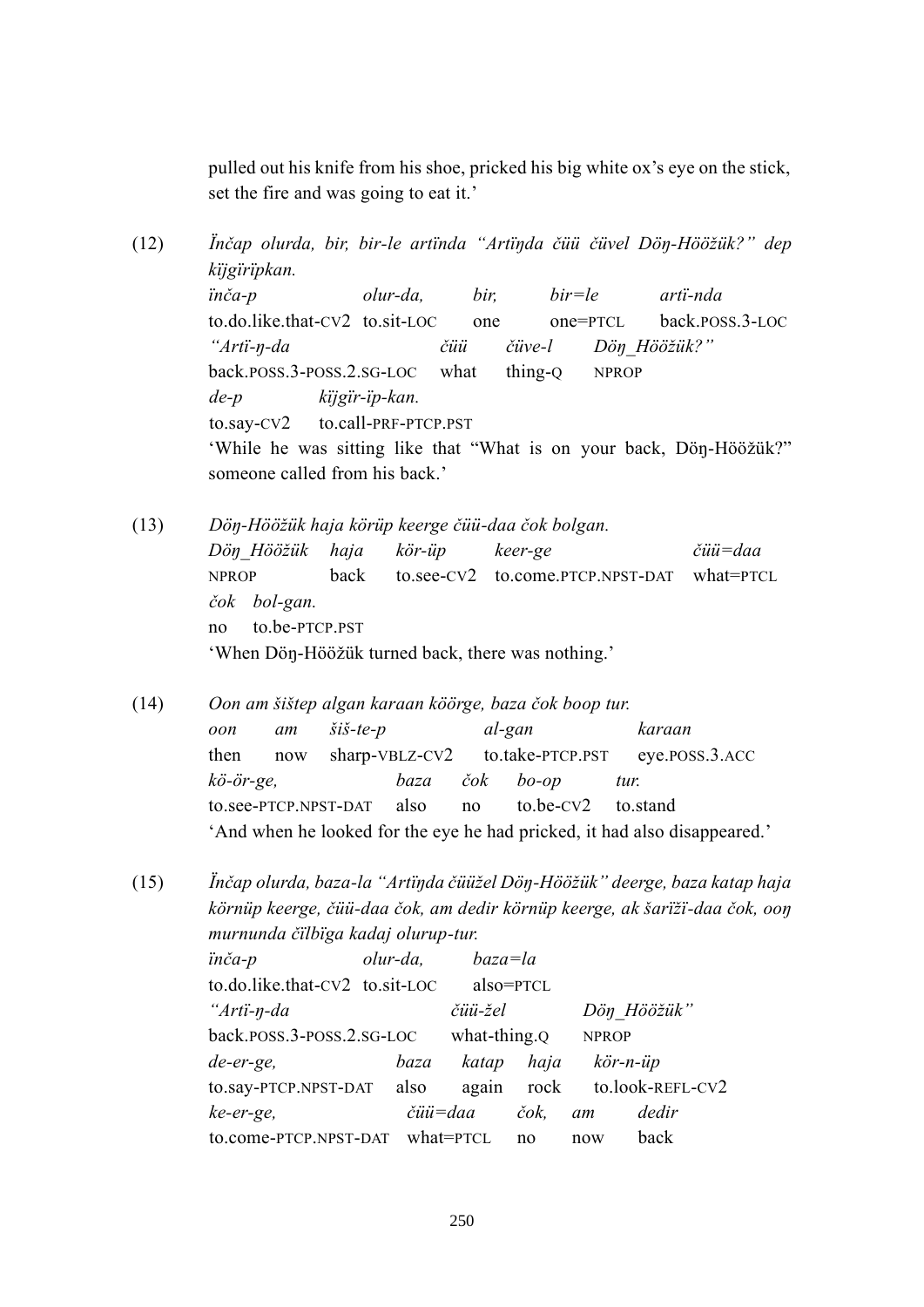*kör-n-üp ke-er-ge, ak šarï-žï=daa* to.look-REFL-CV2 to.come-PTCP.NPST-DAT white ox-POSS.3=PTCL *čok, ooŋ murn-u-nda čïlbïga kadaj olur-up=tur.* no that.GEN front-POSS.3-LOC witch woman to.sit-CV2=PTCL 'And then again "What is on your back, Dön-Hööžük?" someone said, but when he turned back again, there was nothing, and when he turned back, his white ox was nowhere, but the witch was sitting in front of him.'

(16) *Čïlbïga turgaš "Meeŋ öömge baraalï, ïnda meeŋ sen ïškaš bičii ooldarïm bar, olarnïŋ-bile oinaar sen, ïnaar barbas bolzuŋza, seni men čipter menˮ dep olurarga*

> *čïlbïga tur-gaš "Meeŋ öö-m-ge* witch to.stand-CV3 1SG.GEN yurt.POSS.1.SG-DAT *bar-aalï, ïnda meeŋ sen ïškaš bičii* to.go-IMP.DUAL there1SG.GEN 2SG similar small *ool-dar-ïm bar, olar-nïŋ=bile oina-ar* son-PL-POSS.1.SG to.exist 3PL-GEN=with to.play-PTCP.NPST *sen, ïnaar bar-bas bol-zu-ŋ-za, sen-i* 2SG there to.go-NEG.NPST to.be-COND-2.SG-COND 2SG-ACC *men či-pt-er menˮ de-p olur-ar-ga* 1SG to.eat-PRF-PTCP.NPST 1SG to.say-CV2 to.sit-PTCP.NPST-DAT 'The witch said, "Let's go to my place, there I have my little sons like you, you will play with them, but if you don't go there, I will eat you".'

(17) *Šïjaan-am, čïlbïga-daa Döŋ-Hööžüktü ulug barbazïnga sukkaš, čüktep algaš, čanïp čorupkan.*

> *šïjaan=am, čïlbïga=daa Döŋ\_Hööžük-tü* once.upon.a.time=PTCL witch=PTCL NPROP-ACC *ulug barba-zï-nga suk-kaš, čükte-p* big bag-POSS.3-DAT to.put.inside-CV3 to.carry.on.the.back-CV2 *al-gaš, čan-ïp čor-up-kan* to.take-CV3 to.go home-CV2 to.go-PRF-PTCP.PST 'Well, the witch put Döŋ-Hööžük into her big bag, carried it on her bag and went home.'

(18) *Döŋ-Hööžük körüp čoruurga ol ulug barbada üt, ojbak bar bolgan. Döŋ\_Hööžük kör-üp čoru-ur-ga ol ulug* NPROP to.see-CV2 to.go-PTCP.NPST-DAT that big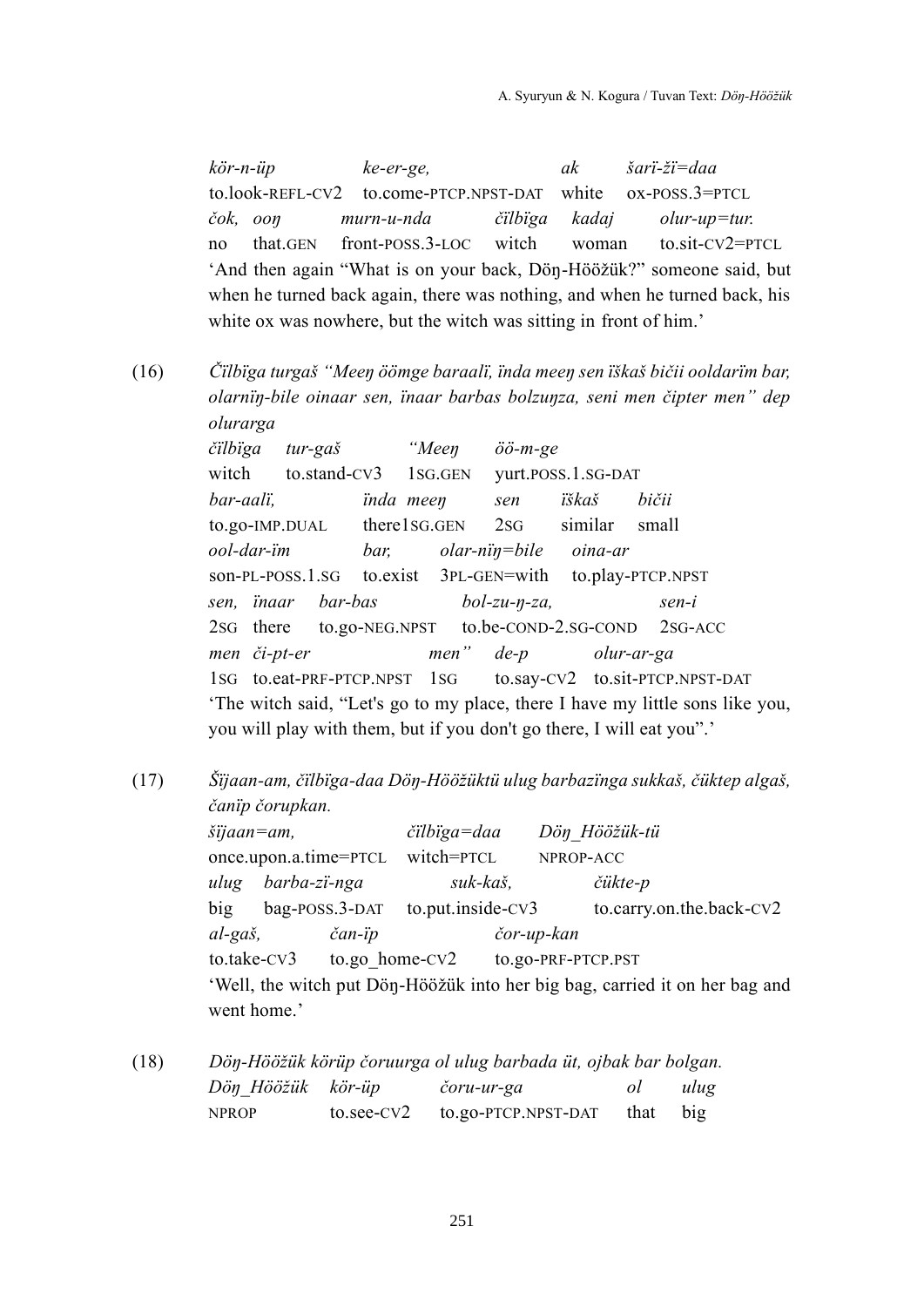*barba-da üt ojbak bar bol-gan* bag-LOC hole holey to.exist to.be-PTCP.PST 'Döŋ-Hööžük noticed that there was a hole in that big bag.'

(19) *Ol ojbaktan üne berip bolur bolup tur. ol ojbak-tan ün-e ber-ip bol-ur* that holey-ABL to.go.out-CV1 to.give-CV2 to.be-PTCP.NPST *bol-up tur* to.be-CV2 to.stand 'One can escape through that hole.'

(20) *Čïlbïga-kadaj bir čerge kïlaštap čorup orgaštïŋ: "Kiži čükteen kiži dïštanïr deen čüve bolgajˮ, deeš dïštanïp olurup aar orta, Döŋ-Hööžük ulug ojbaktan büdüü üngeš, dön-terezin arazïnče čaštïp kire berip-tir.*

> *čïlbïga=kadaj bir čer-ge kïlaš-ta-p* witch=woman one place-DAT step-VBLZ-CV2 *čor-up or-gaš-tïŋ: Kiži čükte-en* to.go-CV2 to.sit-CV3-GEN person to.carry.on.the.back-PTCP.PST *kiži dïštan-ïr de-en čüve* person to.rest-PTCP.NPST to.say-PTCP.PST thing *bol-gajˮ, de-eš dïštan-ïp olur-up aar* to.be-OPT to.say-CV3 to.rest-CV2 to.sit-CV2 to.take.PTCP.NPST *orta, Döŋ-Hööžük ulug ojbak-tan büdüü* moment NPROP big holey-ABL secretly *ün-geš, dön=terezin ara-zï-nče* to.go.out-CV3 hill=feather.grass between-POSS.3-ALL *čašt-ïp kir-e ber-ip=tir.* to.hide-CV2 to.enter-CV1 to.give-CV2=PTCL 'On her way, the witch said, "They say the one who carries a human should take some rest" and while she sat down to have a rest, Dön-Hööžük secretly escaped through the bag and hid in the feather grass.'

(21) *A ol üjede čïlbïganïŋ ooldarï avazïn kajïïraktan-na körüp kaaš: "Avavïs kel čïdïr, avavïs kel čïdïrˮ deeš halčïp-la kaannar.*

> *a ol üje-de čïlbïga-nïŋ ool-dar-ï* and that time-LOC witch-GEN son-PL-POSS.3 *ava-zïn kajï ïrak-tan=na kör-üp* mother-POSS.3.ACC which far-ABL=PTCL to.see-CV2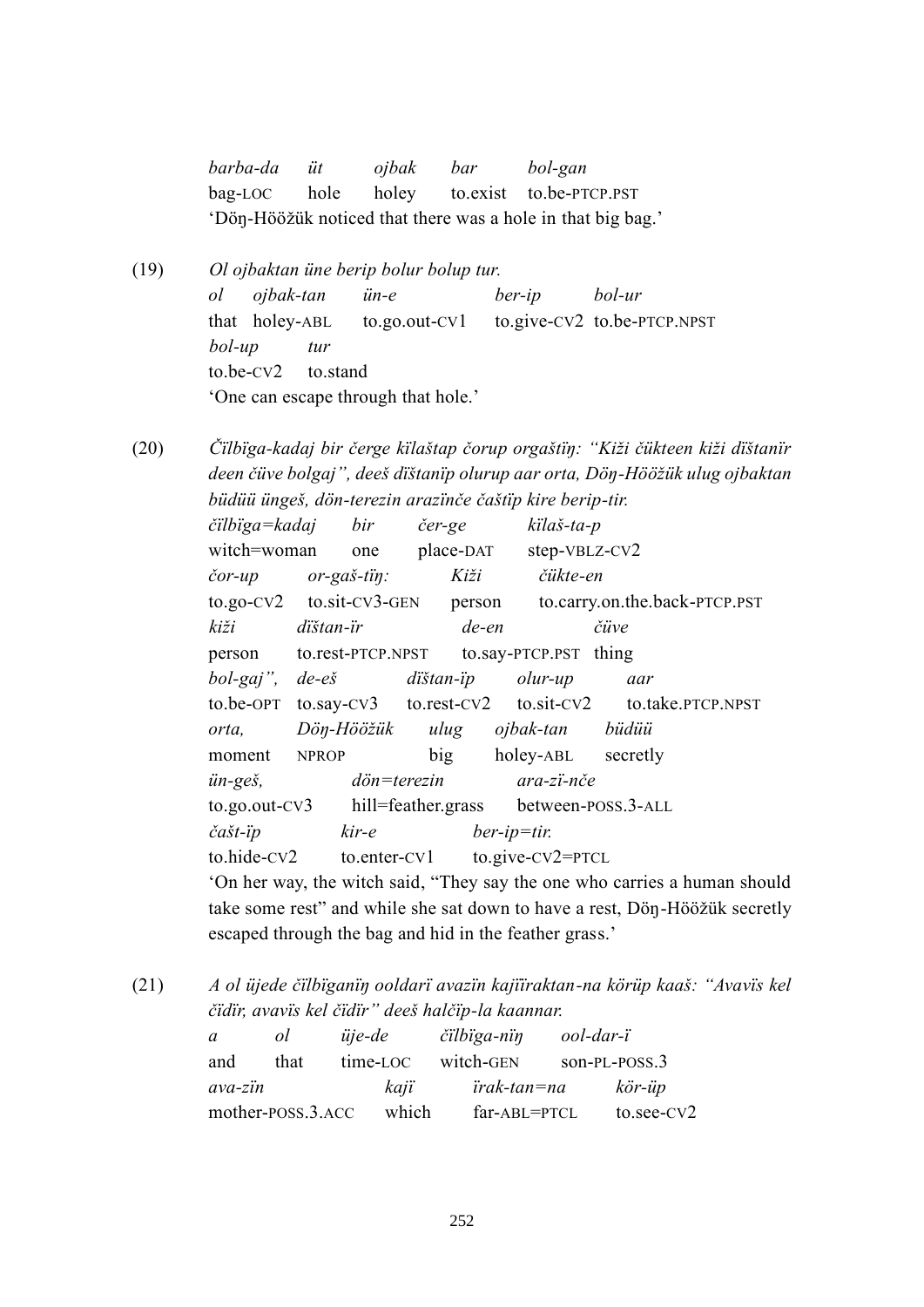*ka-aš: Ava-vïs kel čïd-ïr,* to.put-CV3 mother-POSS.1.PL to.come to.lie-PTCP.NPST *ava-vïs kel čïd-ïrˮ de-eš* mother-POSS.1.PL to.come to.lie-PTCP.NPST to.say-CV3 *hal-č-ïp=la ka-an-nar.* to.run-RECP-CV2=PTCL to.put-PTCP.PST-PL 'At that time the witch's sons seeing their mother from afar said, "Our mother is coming, our mother is coming" and ran to her.'

(22) *"Adïr, ooldarïm, men mïndïg bičii ool ekkeldim, ooŋ-bile kadï ojnaar silerˮ deeš, barbazïn ažïdïptarga, kurug bolgan.*

> *adïr, ool-dar-ïm, men mïndïg bičii ool* wait son-PL-POSS.1.SG 1SG like.this small boy *ekkel-di-m, ooŋ=bile kadï ojna-ar* to.bring-PST-1SG 3SG.GEN=with together to.play-PTCP.NPST *siler de-eš, barba-zïn ažïd-ïpt-ar-ga, kurug* 2PL to.say-CV3 bag-POSS.3.ACC to.open-PRF-PTCP.NPST-DAT empty *bol-gan.* to.be-PTCP.PST

'Having said, "Wait, sons, I brought such a little boy, you will play with himˮ, she opened her bag and found that it was empty.'

(23) *"Aa, kulugurnu, Döŋ-Hööžüktü, kajda čüde bardïŋ?ˮ deeš, kök deerni hölbeŋnedir, kara černi sirtiledir kïškïrïp-la kelgen. aa, kulugur-nu, Döŋ\_Hööžük-tü, kaj-da čü-de* INTJ bad-ACC NPROP-ACC which-LOC what-LOC *bar-dï-ŋ?ˮ de-eš, kök deer-ni hölbeŋ-ne-dir,* to.go-PST-2.SG to.say-CV3 blue sky-ACC flutter-VBLZ-ADV *kara čer-ni sirtile-dir kïškïr-ïp=la* black place-ACC to.shake-ADV to.scream-CV2=PTCL *kel-gen.* to.come-PTCP.PST "What a bad boy, Dön-Hööžük, where are you?" - she started screaming so that the blue sky fluttered, and the black earth shuddered.'

<sup>(24)</sup> *Ïnčaptar orta, Döŋ-Hööžük kortkaš: "Mïnda men, kïrgan-avaj, mïnda menˮ deeš, čaštïnïp čïtkan čerinden üne halïp kelgen. ïnča-pt-ar orta, Döŋ-Hööžük* to.do.like.that-PRF-PTCP.NPST moment NPROP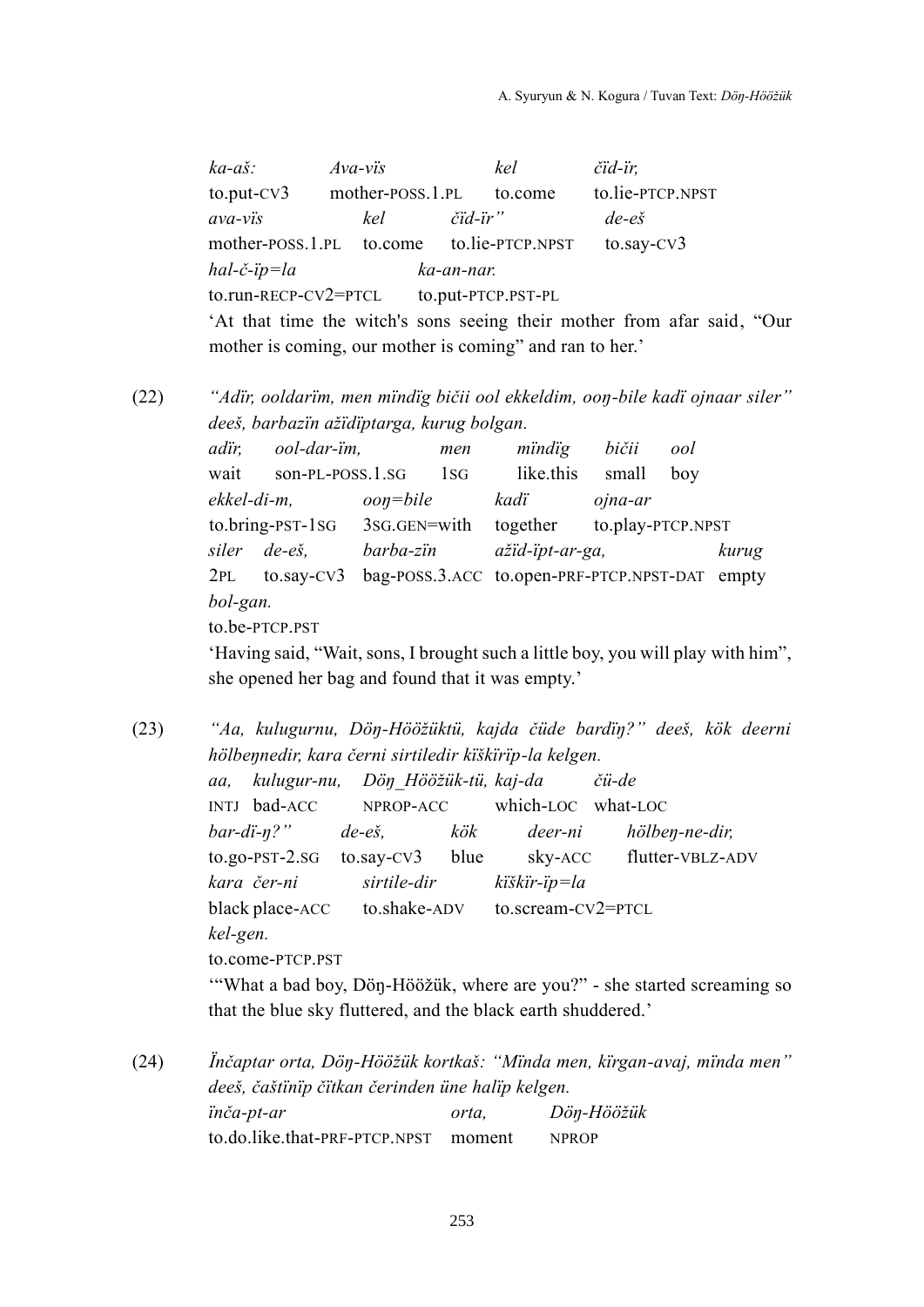*kort-kaš: Mïnda men kïrgan=avaj, mïnda* to.be.afraid-CV3 here 1SG old=mother here *men de-eš, čaš-tïn-ïp čït-kan* 1SG to.say-CV3 to.hide-REFL-CV2 to.lie-PTCP.PST *čer-i-nden ün-e halï-p kel-gen.* place-POSS.3-ABL to.go.out-CV1 to.run-CV2 to.come-PTCP.PST 'After that Dön-Hööžük got scared: "I am here, granny, I am here", he said and came out of his hideout.'

(25) *Čïlbïga-kadaj Döŋ-Hööžüktü öönge ekkelgeš, ulug hapka haptaaš dündükke askaš "Men bo kulugurnuŋ büüreen bïžïrïp čiir bürülüg ïjaštan, baarïn bïžïrïp čiir par ïjaštan ekkeejn ooldarïmˮ deeš, čoruj bargan irgin.*

| čïlbïga=kadaj    |                  | Dön Hööžük-tü                      |       | öö-nge            |                  | ekkel-geš,                   |
|------------------|------------------|------------------------------------|-------|-------------------|------------------|------------------------------|
| witch=woman      |                  | NPROP-ACC                          |       |                   |                  | yurt.poss.3-DAT to.bring-CV3 |
| ulug             | hap-ka           | hap-ta-aš                          |       | dündük-ke         |                  | $as-ka\check{s}$             |
| big              | bag-DAT          | bag-VBLZ-CV3                       |       |                   |                  | smoke.hole-DAT to.hang-CV3   |
| men              | bo               | kulugur-nun                        |       | büüre-en          |                  | bižir-ip                     |
| 1sG              | this             | bad-GEN                            |       | kidney-poss.3.ACC |                  | $to.$ fry- $CV2$             |
| či-ir            |                  | bürü-lüg                           |       | ijaš-tan,         | baar-in          |                              |
| to.eat-PTCP.NPST |                  | leaf-PROP                          |       | tree-ABL          |                  | liver-poss.3.ACC             |
| bïžïr-ïp         | $\check{c}$ i-ir |                                    | par   |                   | ijaš-tan         |                              |
|                  |                  | $to.$ fry-CV2 to.eat-PTCP.NPST     | thick |                   | tree-ABL         |                              |
| ekke-ejn         |                  | ool-dar-im                         |       | $de-e\check{s}$ , |                  | čor-uj                       |
|                  |                  | to.bring-OPT.1.SG son-PL-POSS.1.SG |       |                   | $to$ .say- $cv3$ | $to.gov$ -CV $1$             |
| bar-gan          |                  | irgin.                             |       |                   |                  |                              |
| to.go-PTCP.PST   |                  | <b>PTCL</b>                        |       |                   |                  |                              |

'The witch brought Döŋ-Hööžük to her house, put him into a big bag and hang on the chimney: "I will go and bring some branches with leaves to fry his kidneys, some thick wood to fry his liver", she said and went out.'

(26) *Čïlbïga-kadaj čoruj baarï bilek, Döŋ-Hööžük čïlbïganïŋ čedi agbagar sarïg baštïg ooldarïn kögüdüp "Meni čežiptiŋer, ooldar, men siler-bile avaŋar kelgiže deer ojnap alïjn šüveˮ deen.*

| čïlbïga=kadaj | $\check{c}$ or-uj | $ba-ar-i$ |                        | bilek,  |
|---------------|-------------------|-----------|------------------------|---------|
| witch=woman   | $to.gov$ -CV $1$  |           | to.go-PTCP.NPST-POSS.3 | moment  |
| Dön Hööžük    | čilbiga-nin       | čedi      | agbagar                | sarig   |
| <b>NPROP</b>  | witch-GEN         | seven     | shaggy                 | yellow  |
| baš-tig       | ool-dar-in        |           | kögüd-üp               | $Men-i$ |
| head-PROP     | son-PL-POSS.3.ACC |           | to.persuade-CV2        | 1sG-ACC |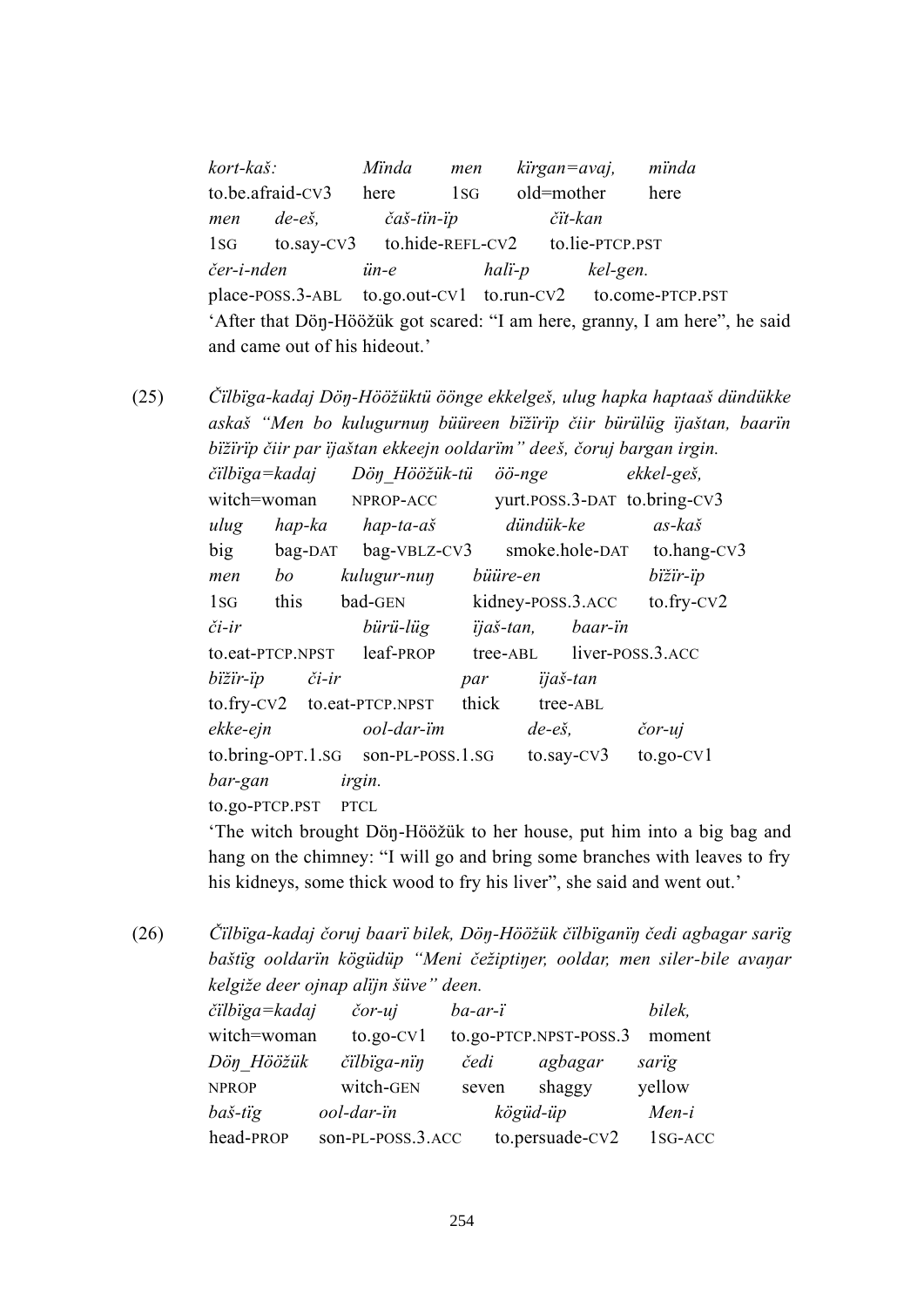*čež-ipt-iŋer, ool-dar, men siler-bile* to.untie-PRF-IMP.2.PL boy-PL 1SG 2PL=with *ava-ŋar kel-giže deer ojna-p al-ïjn* mother-POSS.2.PL to.come-LIMIT until to.play-CV2 to.take-OPT.1.SG *šüveˮ de-en.* PTCL to.say-PTCP.PST 'When she left, Döŋ-Hööžük persuaded her seven shaggy yellow haired sons

and said, "Unrope me, boys, I will play with you until your mother comes".'

(27) *"Šïnap-la ïnčaalïŋarˮ deeš, čïlbïganïŋ ooldarï Döŋ-Hööžüktü čerge düžürüp, haptan uštup ap-tïrlar.*

> *šïnap=la ïnča-alïŋar de-eš, čïlbïga-nïŋ* really=PTCL to.do.like.that-IMP.DUAL.PL to.say-CV3 witch-GEN *ool-dar-ï Döŋ-Hööžük-tü čer-ge düžür-üp,* son-PL-POSS.3 NPROP-ACC place-DAT to.bring.down-CV2 *hap-tan ušt-up ap=tïr-lar.* bag-ABL to.pull.out-CV2 to.take.CV2=PTCL-PL "Right, let's do it" said the witch's sons, put Dön-Hööžük down and pulled him out of the bag.'

(28) *Ïnčaarga men čaštïna beejn, silerni men "Če! depterimge, siler meni dileer, tïvar silerˮ deen.*

> *ïnčaar-ga men čaš-tïn-a be-ejn, siler-ni* to.do.like.that-DAT 1SG to.hide-REFL-CV1 to.give-OPT.1.SG 2PL-ACC *men če de-pt-er-im-ge, siler* 1SG let's to.say-PRF-PTCP.NPST-POSS.1.SG-DAT 2PL *men-i dile-er, tïv-ar* 1SG-ACC to.search-PTCP.NPST to.find-PTCP.NPST *siler de-en.* 2PL to.say-PTCP.PST 'He said, "Then I will hide myself and when I say to you: "Let's (start)", you

will search for me".'

(29) *Šïjaan-am, Döŋ-Hööžük iji ilig kestiin beletkeeš, ežik aksïnga kedep turup algaš, "Če!ˮ dep algïrïp-latkan.*

| $šijaan = am$ ,                                       | Dön Hööžük iji |                | ilig    |
|-------------------------------------------------------|----------------|----------------|---------|
| once.upon.a.time=PTCL NPROP                           |                | two            | measure |
| kesti-in                                              | beletke-eš,    | ežik aks-ï-nga |         |
| knife-poss.3.ACC to.prepare-CV3 door mouth-poss.3-DAT |                |                |         |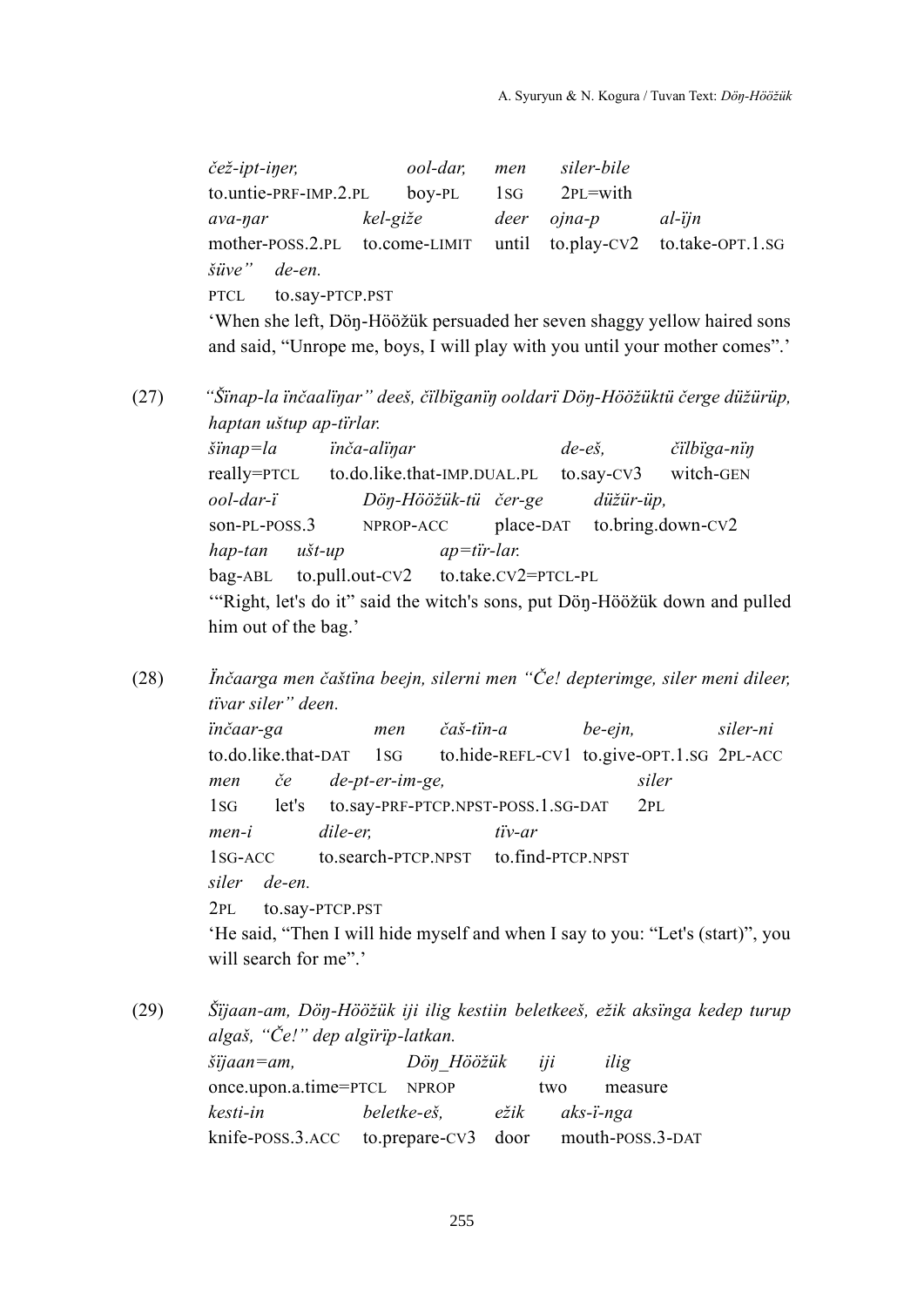*kede-p tur-up al-gaš, če de-p* to.spy-CV2 to.stand-CV2 to.take-CV3 let's to.say-CV2 *algïr-ïp=la-t-kan.* to.scream-CV2=PTCL-AUX-PTCP.PST 'So, Döŋ-Hööžük prepared his knife, stood behind the door on watch for them and screamed: "Let's (start)!".'

(30) *Čïlbïganïŋ ooldarï ünüp keerge-le, boksun odura keskeš, ünüp keerge-le, boksun odura keskeš, oktap-la, ol čedeldirzin bolza, ölürüp kaapkan irgin.*

> *čïlbïga-nïŋ ool-dar-ï ün-üp* witch-GEN son-PL-POSS.3 to.go.out-CV2 *ke-er-ge=le, boks-un odur-a* to.come-PTCP.NPST-DAT=PTCL neck-POSS.3.ACC to.sever-CV1 *kes-keš, ün-üp ke-er-ge=le,* to.cut-CV3 to.go.out-CV2 to.come-PTCP.NPST-DAT=PTCL *boks-un odur-a kes-keš, okta-p=la* neck-POSS.3.ACC to.sever-CV1 to.cut-CV3 to.throw-CV2=PTCL *ol čed-eldir-zin bol-za, ölür-üp* that seven-all-POSS.3.ACC to.be-COND to.kill-CV2 *kaa-p-kan irgin.* to.put-PRF-PTCP.PST PTCL

'Every time one of the witch's sons came out, he cut their throats, and threw them, and he killed all seven sons.'

(31) *Ooldarïnïŋ borbak bažïn orunga šuglaaš, e'din ulug paška dülgeš, hanïn čumurga kutkaš, ög artïnga čaštïp turup algan-dïr. ool-dar-ï-nïŋ borbak baž-ïn orun-ga* son-PL-POSS.3-GEN round head-POSS.3.ACC bed-DAT *šugla-aš, e'd-in ulug paš-ka dül-geš,* to.cover-CV3 meat-POSS.3.ACC big pot-DAT to.boil-CV3 *han-ïn čumur-ga kut-kaš, ög artï-nga* blood-POSS.3.ACC abomasum-DAT to.pour-CV3 yurt back.POSS.3-DAT *čaštï-p tur-up al-gan=dïr.* to.hide-CV2 to.stand-CV2 to.take-PTCP.PST=PTCL 'He covered the heads of the witch's sons, boiled their meat in a big pot, poured their blood into the stomach gut and hid himself behind the yurt.'

(32) *Udavaanda čïlbïga-kadaj ïjažïn düžürgeš, öönge kiirip kaaš, pašta e'tti körüp kaaš "Oo, meeŋ ooldarïm Döŋ-Hööžük ïškaš čelerni borastaptar apargan-*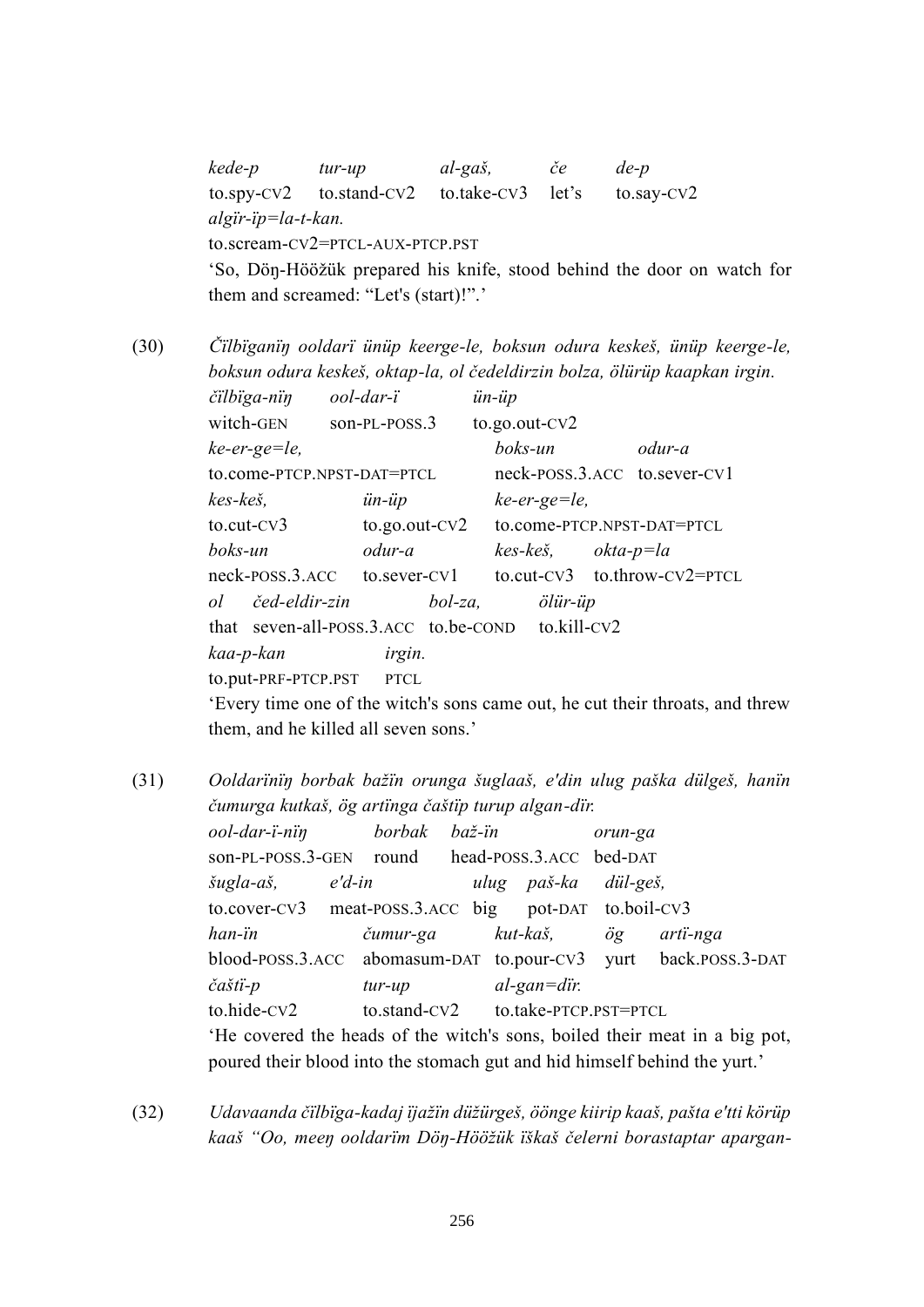*dïr aleˮ - deeš, amïrap olurgan irgin. udavaanda čïlbïga=kadaj ïjaž-ïn* soon witch=woman tree-POSS.3.ACC *düž-ür-geš, öö-nge ki-ir-ip*  to.put.down-CAUS-CV3 yurt.POSS.3-DAT to.enter-CAUS-CV2 *ka-aš, paš-ta e't-ti kör-üp* to.put-CV3 pot-LOC meat-ACC to.see-CV2 *ka-aš oo meeŋ ool-dar-ïm* to.put-CV3 INTJ 1SG.GEN son-PL-POSS.1.SG *Döŋ\_Hööžük ïškaš če-ler-ni borasta-pt-ar* NPROP similar thing-PL-ACC to.do.somehow-PRF-PTCP.NPST *apar-gan=dïr ale de-eš, amïra-p* to.become-PTCP.PST=PTCL PTCL to.say-CV3 to.be.glad-CV2 *olur-gan irgin.* to.sit-PTCP.PST PTCL 'Soon the witch unloaded the wood, put it inside the yurt, and seeing the meat in the pot, said: "Oh, my sons became capable of dealing with someone like Dön-Hööžük" and felt happy.'

(33) *"Döŋ-Hööžük kulugurnuŋ büüree bïškan be?ˮ deeš, büürekti čiirge, bodunuŋ büüree bürt deer bolgan.*

| Dön Hööžük               | kulugur-nun |                       | büüre-e |                      |       |                                                                           |
|--------------------------|-------------|-----------------------|---------|----------------------|-------|---------------------------------------------------------------------------|
| <b>NPROP</b>             | bad-GEN     |                       |         | kidney-POSS.3        |       |                                                                           |
| bïš-kan                  |             | be? $de-e\check{s}$ , |         | büürek-ti            |       | $či-ir-ge,$                                                               |
| $to$ .ripen-PTCP.PST $Q$ |             |                       |         |                      |       | to.say-CV3 kidney-ACC to.eat-PTCP.NPST-DAT                                |
| bod-u-nuŋ                | büüre-e     |                       |         | bürt                 | de-er |                                                                           |
| self-POSS.3-GEN          |             |                       |         | kidney-POSS.3 ONOMAT |       | to.say-PTCP.NPST                                                          |
| bol-gan.                 |             |                       |         |                      |       |                                                                           |
| to.be-PTCP.PST           |             |                       |         |                      |       |                                                                           |
|                          |             |                       |         |                      |       | 'When she said: "Is Dön-Hööžük's kidney ready?" and tried the kidney, her |
| own kidney shivered.'    |             |                       |         |                      |       |                                                                           |

(34) *"Döŋ-Hööžüktüŋ baarï bïškan be?ˮ deeš, baarïn čiirge, bodunuŋ baarï bart deer bolgan. Döŋ\_Hööžük-tüŋ baar-ï bïš-kan be?*

| NPROP-GEN      |                                                               | $liver-POSS.3$ to.ripen-PTCP.PST $Q$             |  |
|----------------|---------------------------------------------------------------|--------------------------------------------------|--|
| de-eš, baar-ïn | an an Dùbhlachd ann an 1970.<br>Bailtean an Dùbhlachd an 1970 | či-ir-ge,                                        |  |
|                |                                                               | to.say-CV3 liver-POSS.3.ACC to.eat-PTCP.NPST-DAT |  |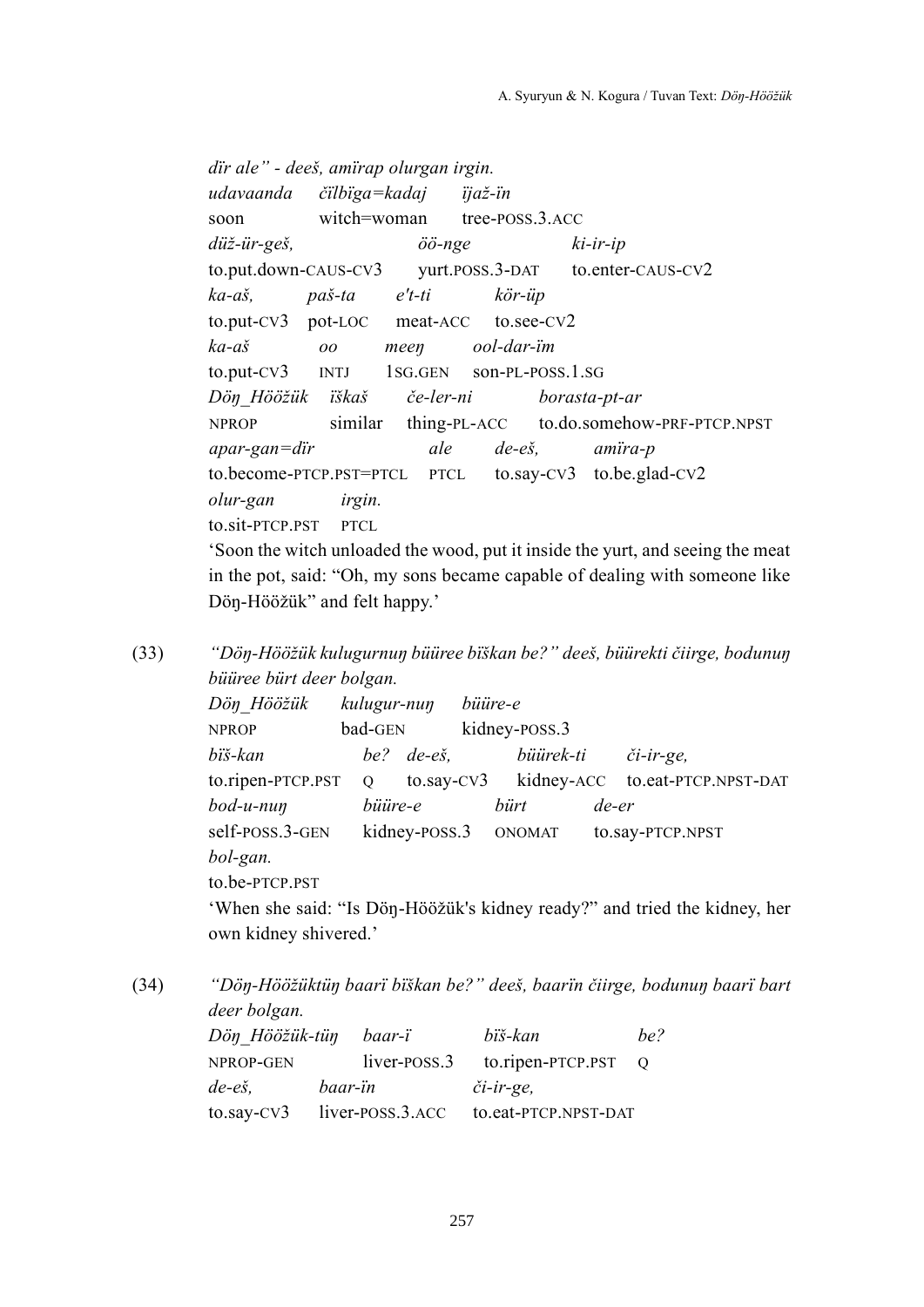| $b$ od-u-nu $\eta$ | baar-ï       | <i>hart</i>   | de-er                                                                       |
|--------------------|--------------|---------------|-----------------------------------------------------------------------------|
| self-POSS.3-GEN    | liver-poss.3 | <b>ONOMAT</b> | to.say-PTCP.NPST                                                            |
| bol-gan.           |              |               |                                                                             |
| to.be-PTCP.PST     |              |               |                                                                             |
|                    |              |               | 'When she said: "Is Dön-Höözük's liver ready?" and tried the liver, her own |
| liver shuddered.'  |              |               |                                                                             |

(35) *"Bo kandaaj čoor: Döŋ-Hööžük kulugurnuŋ baarïn čiirimge bart deer,* 

*büüreen čiirimge bürt deerˮ - deeš, kajgap orup-orup "Döŋ-Hööžüktüŋ e'di bïškan boorˮ - deeš, e'tti čiirge, šïnap-la bïža bergen bolgan. bo kandaaj čoor: Döŋ\_Hööžük kulugur-nuŋ baar-ïn* this what.kind PTCL NPROP bad-GEN liver-POSS.3.ACC *či-ir-im-ge bart de-er,* to.eat-PTCP.NPST-POSS.1.SG-DAT ONOMAT to.say-PTCP.NPST *büüre-en či-ir-im-ge bürt* kidney-POSS.3.ACC to.eat-PTCP.NPST-POSS.1.SG-DAT ONOMAT *de-er de-eš, kajga-p* to.say-PTCP.NPST to.say-CV3 to.be.surprised-CV2 *or-up=or-up Döŋ\_Hööžük-tüŋ e'd-i* to.sit-CV2=to.sit-CV2 NPROP-GEN meat-POSS.3 *bïš-kan bo-or de-eš, e't-ti* to.ripen-PTCP.PST to.be-PTCP.NPST to.say-CV3 meat-ACC *či-ir-ge, šïnap=la bïž-a ber-gen* to.eat-PTCP.NPST-DAT really=PTCL to.ripen-CV1 to.give-PTCP.PST *bol-gan*. to.be-PTCP.PST

'"What is wrong with it? When I eat bad boy Döŋ-Hööžük's liver it shivers, when I eat his kidney, it shudders", she was wondering and then said, "Dön-Hööžük's meat might be ready" and tried the meat, and it was really ready to eat.'

(36) *Čïlbïga ooldarïn "če, ooldarïm, e'diŋer bïža berip tur, turgaš čiŋerˮ - dep algïrïp tur, ooldarï surag.*

| čilbïga        | ool-dar-ïn |                                   | čе,      |        | ool-dar-im, |                                                |               |  |
|----------------|------------|-----------------------------------|----------|--------|-------------|------------------------------------------------|---------------|--|
| witch          |            | son-PL-POSS.3.ACC                 | let's    |        |             | son-PL-POSS.1.SG                               |               |  |
| e'd-iner       |            | biž-a                             |          | ber-ip |             | tur.                                           | tur-gaš       |  |
| meat-POSS.2.PL |            |                                   |          |        |             | to.ripen-CV1 to.give-CV2 to.stand to.stand-CV3 |               |  |
| či-ŋer         | $de-p$     |                                   | algir-ip |        |             | tur                                            | ool-dar-ï     |  |
| to.eat-2PL     |            | $to$ .say- $CV2$ to.scream- $CV2$ |          |        |             | to.stand                                       | son-PL-POSS.3 |  |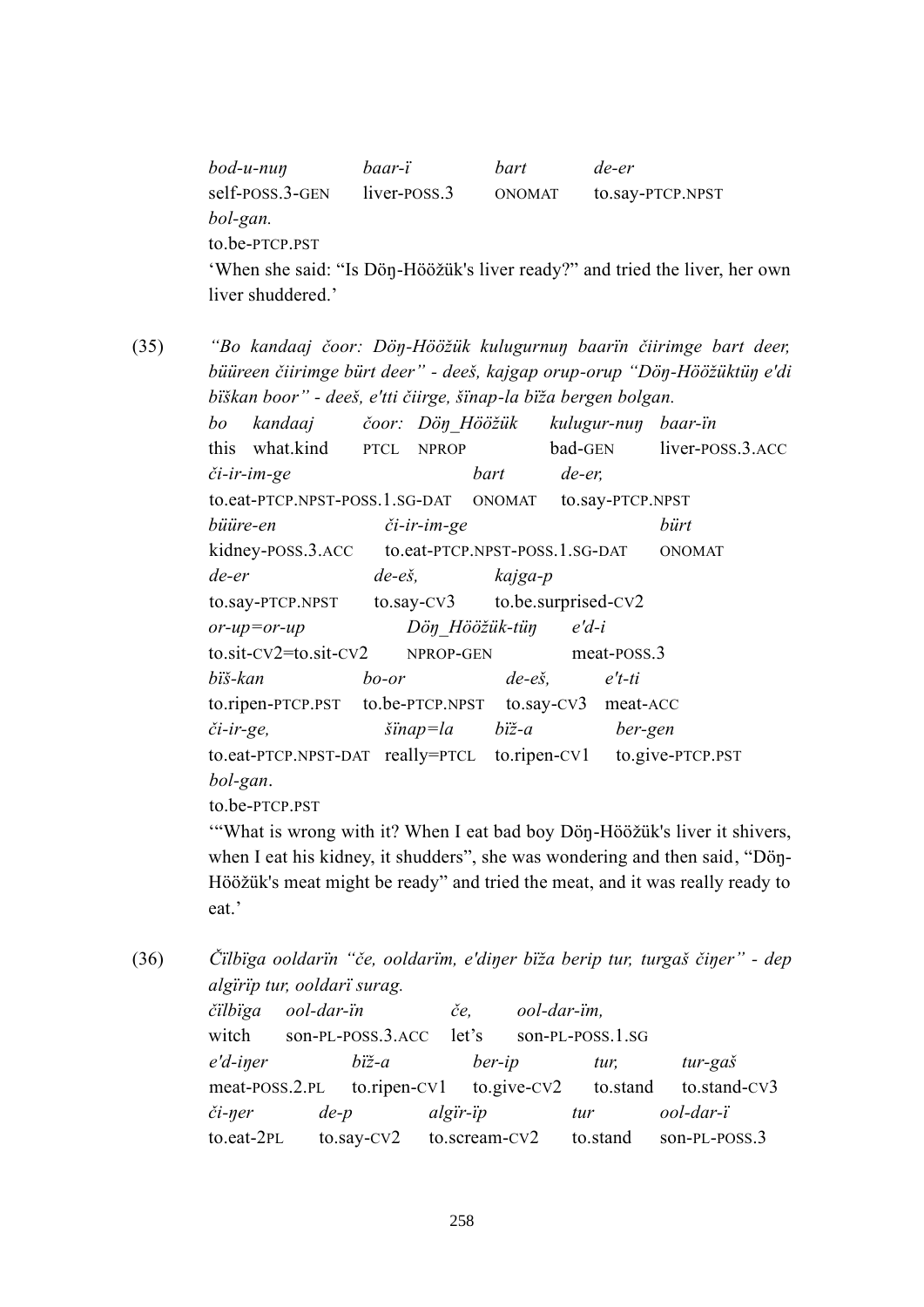*surag.*

news

'The witch called her sons, "Come on, sons, the meat is ready, get up and eat", but her sons did not move.'

(37) *"Oj, ooldarïm, e'diŋer bïža berip tur, turuŋar če!ˮ dömej-le surag bolgan. oj, ool-dar-ïm, e'd-iŋer bïž-a ber-ip* oops son-PL-POSS.1.SG meat-POSS.2.PL to.ripen-CV1 to.give-CV2 *tur tur-uŋar če dömej=le surag* to.stand to.stand-2.PL let's same=PTCL news *bol-gan.* to.be-PTCP.PST "Oh, sons, the meat is ready, get up!", still there was no movement.'

(38) *"Čop končug ujgužu čeleril boˮ - deeš, čoorgannï ažïdïp oktaptarga, ooldarïnïŋ borbak baštarï čuglup čïtkan.*

> *čop končug ujgu-žu če-ler-il bo de-eš,* PTCL very dream-ACTOR thing-PL-PTCL this to.say-CV3 *čoorgan-nï ažïd-ïp okta-pt-ar-ga,* blanket-ACC to.open-CV2 to.throw-PRF-PTCP.NPST-DAT *ool-dar-ï-nïŋ borbak baš-tar-ï čugl-up* son-PL-POSS.3-GEN round head-PL-POSS.3 to.roll-CV2 *čït-kan.* to.lie-PTCP.PST 'She said, "What sleepy bags they are", lifted the blanket and her sons' heads were rolling.'

(39) *"Aa, halak, kulugur Döŋ-Hööžüktü! ooldarïmnï ölürüp kaapkan. Kajda bardïŋ, čüde bardïŋ?ˮ - dep algïrïp kïškïrïp üne-le halaan.*

| aa,                                                       | halak,                      | kulugur                                          | Dön Hööžük-tü |                               |             | ool-dar-ïm-nï                                                         |
|-----------------------------------------------------------|-----------------------------|--------------------------------------------------|---------------|-------------------------------|-------------|-----------------------------------------------------------------------|
| INTJ                                                      | bad<br><b>INTJ</b>          |                                                  | NPROP-ACC     |                               |             | son-PL-POSS.1.SG-ACC                                                  |
| ölür-üp                                                   | kaap-kan.                   |                                                  | Kaj-da        |                               |             | $bar\text{-}di\text{-}n$ ,                                            |
| to.kill-CV2                                               |                             |                                                  |               | to.put.PRF-PTCP.PST which-LOC |             | $to.$ go-PST- $2.$ SG                                                 |
| čü-de                                                     | $bar\text{-}di\text{-}n?$ " |                                                  | $de-p$        |                               | $algir$ -ip |                                                                       |
|                                                           |                             | what-LOC to.go-PST-2.sG to.say-CV2 to.scream-CV2 |               |                               |             |                                                                       |
| kïškïr-ïp                                                 |                             | $i$ n-e=le                                       |               | hala-an.                      |             |                                                                       |
| $to.$ scream-CV2 $to.$ go.out-CV1=PTCL $to.$ run-PTCP.PST |                             |                                                  |               |                               |             |                                                                       |
|                                                           |                             |                                                  |               |                               |             | "Ah, goodness, bad boy Dön-Hööžük! He killed my sons. Where are you?" |
|                                                           |                             | - she screamed and ran out.'                     |               |                               |             |                                                                       |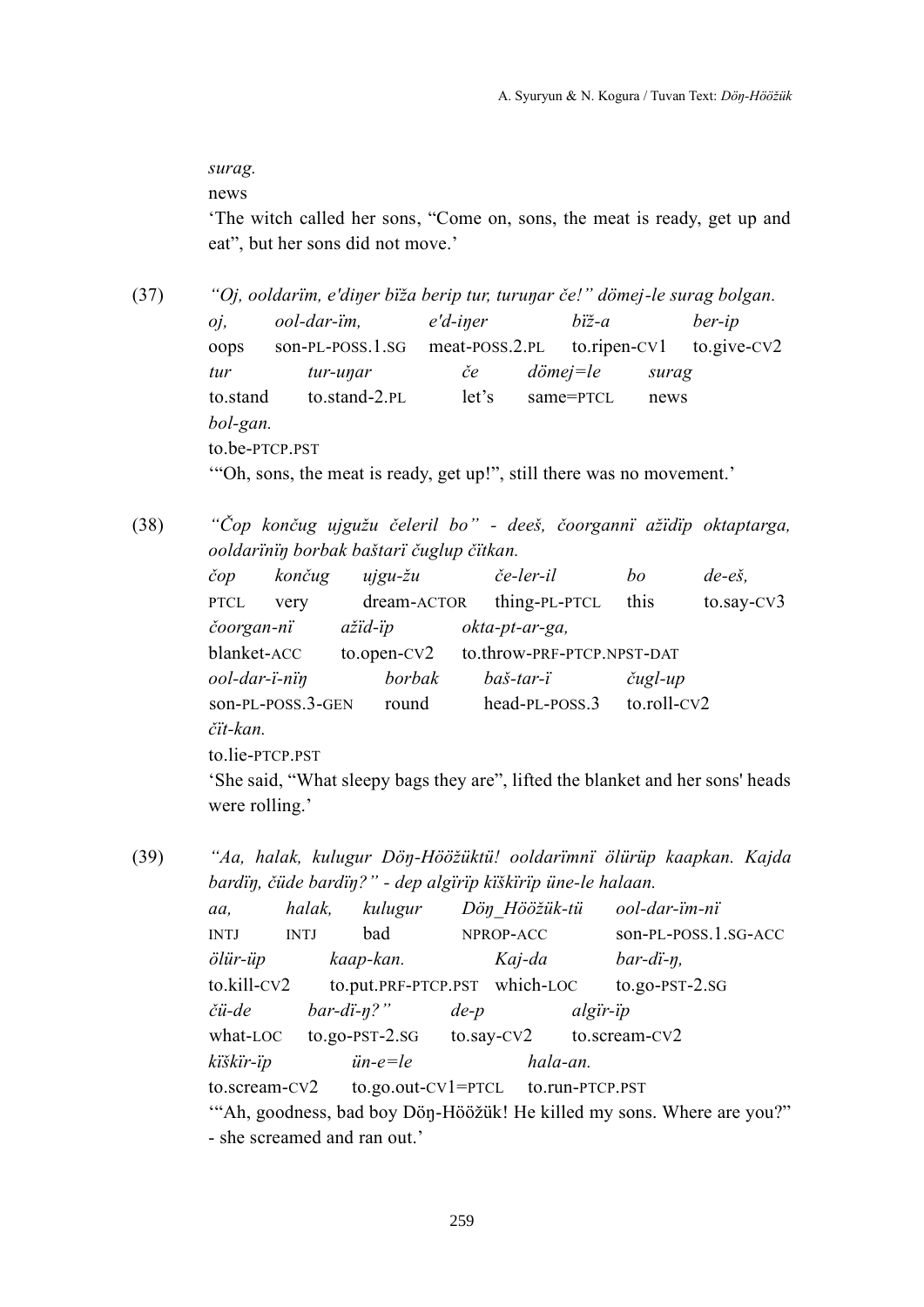(40) *"Mïnda men, kïrgan-avaj, mïnda men!ˮ - deeš, Döŋ-Hööžük šarïzïnïŋ čavaa čarlïp kaan dožünče maŋnap-la kaan. mïnda men, kïrgan=avaj, mïnda men de-eš,* here 1sG old=mother here 1sG to.say-CV3 *Döŋ\_Hööžük šarï-zï-nïŋ čava-a čarl-ïp* NPROP ox-POSS.3-GEN crotch-POSS.3 to.break.PASS-CV2 *ka-an dož-ü-nče maŋna-p=la ka-an.* to.put-PTCP.PST ice-POSS.3-ALL to.run-CV2=PTCL to.put-PTCP.PST 'I am here, granny, I am here", he said and ran to the ice where his ox's crotch had been broken.'

(41) *Doška čedip keeš, čumurda hannï čara šančïptarga, han töktü bergen. doš-ka čed-ip ke-eš, čumur-da han-nï* ice-DAT to.arrive-CV2 to.come-CV3 abomasum-LOC blood-ACC *čar-a šančï-pt-ar-ga, han tökt-ü* to.break-CV1 to.hit-PRF-PTCP.NPST-DAT blood to.pour.out-CV1 *ber-gen.* to.give-PTCP.PST 'When he reached the ice and cut the stomach gut, the blood poured out of it.'

(42) *Čïlbïga-kadaj halïp keeš, "Döŋ-Hööžüktüŋ soondan ooda ooldarïmnïŋ hanïn sugže badïrbas-tïrˮ - deeštiŋ, ol doštu čïlgap-la egeleen. čïlbïga=kadaj halï-p ke-eš, Döŋ-Hööžük-tüŋ* witch=woman to.run-CV2 to.come-CV3 NPROP-GEN *soo-ndan ooda ool-dar-ïm-nïŋ han-ïn* end.POSS.3-ABL even son-PL-POSS.1.SG-GEN blood-POSS.3.ACC *sug-že bad-ïr-bas=tïr de-eš-tiŋ,* water-ALL to.go.down-CAUS-NEG.NPST=PTCL to.say-CV3-GEN *ol doš-tu čïlga-p=la egele-en* that ice-ACC to.lick-CV2=PTCL to.start-PTCP.PST 'The witch arrived and said, "At least I should not let my sons' blood flow into the water and follow after Dön-Hööžük", and started to lick the ice.'

(43) *Ïnčap turda, doška dïlïčïšpïnïp kaan. ïnča-p tur-da, doš-ka dïl-ï* to.do.like.that-CV2 to.stand-LOC ice-DAT tongue-POSS.3 *čïšpïn-ïp ka-an.* to.stick-CV2 to.put-PTCP.PST 'Then her tongue stuck to the ice.'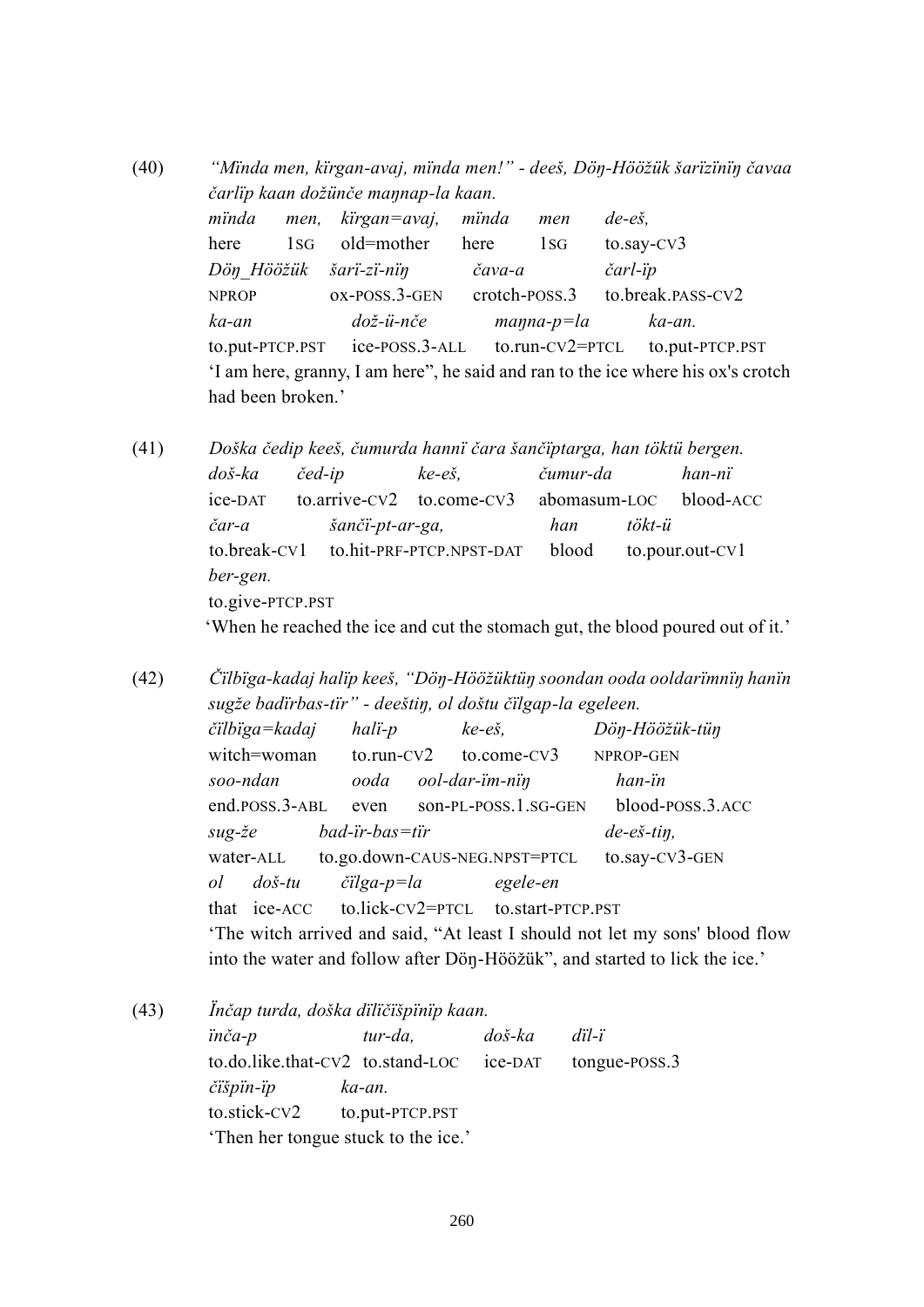- (44) *Čïlbïga čïda: "Oglum, Döŋ-Hööžük, meni adïrïvït, am seni čives menˮ - dep araj čadaj-čadaj čugaalap-la čïdïrda, "Aa, "boskum odura kezivitˮ didir sen be?ˮ - deeš, halïp keeš, boskun odura kezip ölürüp kaapkan-dïr. čïlbïga čïd-a: ogl-um, Döŋ\_Hööžük, men-i* witch to.lie-CV1 son-POSS, 1.SG NPROP 1SG-ACC *adïr-ïvït, am sen-i či-ves men* to.detach-PRF.IMP now 2SG-ACC to.eat-NEG.NPST 1SG *de-p araj čada-j=čada-j* to.say-CV2 a.bit to.be.not.able-CV1=to.be.not.able-CV1 *čugaala-p=la čïd-ïr-da, Aa, bosk-um* to.tell-CV2=PTCL to.lie-PTCP.NPST-LOC INTJ neck-POSS.1.SG *odur-a kez-ivit didir sen be?ˮ* to.sever-CV1 to.cut-PRF.IMP to.say.PST 2SG Q *de-eš, halï-p ke-eš, bosk-un odur-a* to.say-CV3 to.run-CV2 to.come-CV3 neck-POSS.3.ACC to.sever-CV1 *kez-ip ölür-üp kaap-kan=dïr.* to.cut-CV2 to.kill-CV2 to.put.PRF-PTCP.PST=PTCL 'Lying on the ice, she somehow started to pronounce, "Son,Döŋ-Hööžük, please, free me, I will not eat you", "Ah, you say "cut my throat?", he said and killed her cutting her throat.'
- (45) *Čïlbïganïŋ ištin čara kezipterge, ada-ijezi, mal-maganï šuptu ünüp keep-tir. čïlbïga-nïŋ išti-n čar-a kez-ipt-er-ge,* witch-GEN inside.POSS.3-ACC to.break-CV1 to.cut-PRF-PTCP.NPST-DAT *ada=ije-zi mal=magan-ï šuptu ün-üp* father=mother-POSS.3 cattle=COLL-POSS.3 all to.go.out-CV2 *ke-ep=tir.* to.come-CV2=PTCL 'When he cut her stomach, his parents, his cattle and everything was released.'
- (46) *Čaa, küžür er-daa čüü boor, ög ögleer čeringe öön öglep, mal-maldaar čeringe malïn maldap, ojun oja čiriin čire čurttap čoruj barïp-tïr, oo. čaa küžür er=daa čüü bo-or, ög* alright poor man=PTCL what to.be-PTCP.NPST yurt *ög-le-er čer-i-nge öön* yurt-VBLZ-PTCP.NPST place-POSS.3-DAT yurt.POSS.3.ACC *ög-le-p, mal mal-da-ar čer-i-nge* yurt-VBLZ-CV2 cattle cattle-VBLZ-PTCP.NPST place-POSS.3-DAT